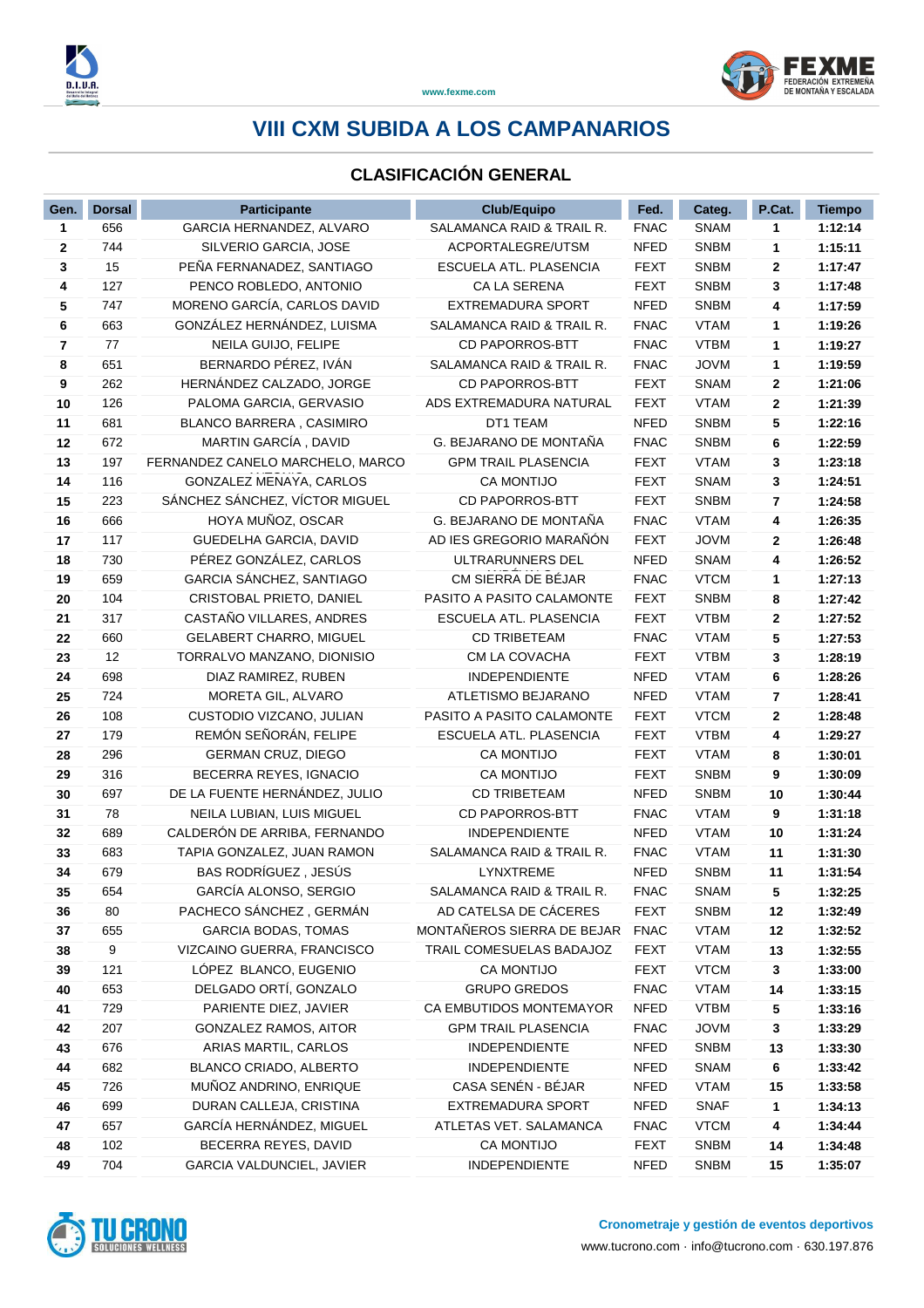| Gen.       | <b>Dorsal</b> | <b>Participante</b>                                       | <b>Club/Equipo</b>                             | Fed.                       | Categ.                     | P.Cat.  | <b>Tiempo</b>      |
|------------|---------------|-----------------------------------------------------------|------------------------------------------------|----------------------------|----------------------------|---------|--------------------|
| 50         | 661           | GÓMEZ SÁNCHEZ, RUTH                                       | ATLETAS VET. SALAMANCA                         | <b>FNAC</b>                | <b>SNBF</b>                | 1       | 1:35:52            |
| 51         | 120           | JIMÉNEZ SANCHEZ, JUAN MANUEL                              | <b>CLUB DEPORTIVO JERTE</b>                    | <b>FEXT</b>                | <b>SNBM</b>                | 16      | 1:35:58            |
| 52         | 273           | SALGUERO MORENO, LUIS VENANCIO                            | PASITO A PASITO CALAMONTE                      |                            | <b>VTBM</b>                | 6       | 1:36:07            |
| 53         | 713           | HINJOS SÁNCHEZ, JUAN ANTONIO                              | <b>INDEPENDIENTE</b>                           | <b>NFED</b>                | <b>SNAM</b>                | 7       | 1:36:12            |
| 54         | 142           | BLAZQUEZ DIAZ, JOSE PEDRO                                 | <b>GPM TRAIL PLASENCIA</b>                     | <b>FEXT</b>                | <b>VTAM</b>                | 16      | 1:37:36            |
| 55         | 128           | PENCO ROBLEDO, CARMEN                                     | <b>CA LA SERENA</b>                            | <b>FEXT</b>                | <b>SNBF</b>                | 2       | 1:37:44            |
| 56         | 668           | <b>IGLESIAS SANCHEZ, JAVIER</b>                           | SALAMANCA RAID & TRAIL R.                      | <b>FNAC</b>                | <b>SNBM</b>                | 17      | 1:37:53            |
| 57         | 664           | GUTIÉRREZ LORENZO, JOSÉ LUIS                              | SALAMANCA RAID & TRAIL R.                      | <b>FNAC</b>                | <b>VTCM</b>                | 5       | 1:38:27            |
| 58         | 4             | JARRÍN GARCÍA, MARI LUZ                                   | <b>GPM TRAIL PLASENCIA</b>                     | <b>FEXT</b>                | <b>VTAF</b>                | 1       | 1:38:33            |
| 59         | 687           | CABALLERO IZQUIERDO, MAXIMINO                             | INDEPENDIENTE                                  | <b>NFED</b>                | <b>VTAM</b>                | 17      | 1:38:44            |
| 60         | 139           | BARRANTES SERRADILLA, JOSÉ MANUEL                         | AD CATELSA DE CÁCERES                          | <b>FEXT</b>                | <b>VTBM</b>                | 7       | 1:38:54            |
| 61         | 220           | ORDUÑEZ AMIGO, JAVIER                                     | SM C.P. VALCORCHERO                            | <b>FEXT</b>                | <b>VTAM</b>                | 18      | 1:39:17            |
| 62         | 708           | <b>GRANADO MARTIN, VICTOR</b>                             | INDEPENDIENTE                                  | <b>NFED</b>                | <b>SNAM</b>                | 8       | 1:39:17            |
| 63         | 710           | HERNÁNDEZ ÁLVAREZ, DAVID                                  | INDEPENDIENTE                                  | <b>NFED</b>                | <b>SNBM</b>                | 18      | 1:39:32            |
| 64         | 215           | MARTIN ARAGON, JOSE MARIA                                 | SM C.P. VALCORCHERO                            | <b>FEXT</b>                | <b>VTCM</b>                | 6       | 1:39:43            |
| 65         | 684           | BERNAL HERMANDEZ, ALVARO                                  | SALAMANCA RAID & TRAIL R.                      | <b>FNAC</b>                | <b>SNBM</b>                | 19      | 1:39:54            |
| 66         | 662           | GONZALEZ ANDRES, JOAQUIN                                  | SALAMANCA RAID & TRAIL R.                      | <b>FNAC</b>                | <b>VTAM</b>                | 19      | 1:39:54            |
| 67         | 122           | LÓPEZ OLIVERA, JOSÉ ENRIQUE                               | <b>GPM TRAIL PLASENCIA</b>                     | <b>FEXT</b>                | <b>SNBM</b>                | 20      | 1:40:08            |
| 68         | 677           | <b>BARRIOS GIL, FRANCISCO</b>                             | <b>CARRUNING TEAM</b>                          | <b>NFED</b>                | <b>SNBM</b>                | 21      | 1:40:13            |
| 69         | 125           | OSMA CORDERO, JACINTO                                     | SOC.MONTAÑEROS                                 | <b>FEXT</b>                | <b>VTBM</b>                | 8       | 1:40:17            |
| 70         | 88            | SÁNCHEZ FLORES, F JOSE                                    | ADS MONT. ESC.MONTANCHEZ                       | <b>FEXT</b>                | <b>SNBM</b>                | 22      | 1:40:23            |
| 71         | 735           | RUBIALES LORO, MANE                                       | <b>TRAIL GURU</b>                              | <b>NFED</b>                | <b>VTAM</b>                | 20      | 1:40:50            |
| 72         | 174           | MOYANO YUSTAS, LAURA                                      | <b>CLUB DEPORTIVO JERTE</b>                    | <b>FEXT</b>                | <b>SNAF</b>                | 2       | 1:41:24            |
| 73         | 91            | SÁNCHEZ SÁNCHEZ, JUAN CARLOS                              | CD U LAGARTU RUNNING                           | <b>FEXT</b>                | <b>VTCM</b>                | 7       | 1:42:21            |
| 74         | 716           | LÓPEZ SALAS, FULGENCIO                                    | <b>INDEPENDIENTE</b>                           | <b>NFED</b>                | <b>SNBM</b>                | 23      | 1:42:21            |
| 75         | 319<br>692    | CORONADO RODRÍGUEZ, MIGUEL<br>CLEMENTE AGUILAR, MAR       | <b>CA MONTIJO</b><br>PIEDRAS ROD. VILLAMAYOR   | <b>FEXT</b><br><b>NFED</b> | <b>VTAM</b><br><b>VTBF</b> | 21      | 1:42:46            |
| 76<br>77   | 743           | SANTANA LENA, ANABELEN                                    | PIEDRAS ROD. VILLAMAYOR                        | <b>NFED</b>                | <b>VTAF</b>                | 1<br>2  | 1:42:48<br>1:42:48 |
| 78         | 712           | HERNÁNDEZ MATEOS, ARANCHA                                 | PIEDRAS ROD. VILLAMAYOR                        | <b>NFED</b>                | <b>SNBF</b>                | 3       | 1:42:49            |
| 79         | 196           | DIAZ DIAZ, DAVID ALEJANDRO                                | <b>GPM TRAIL PLASENCIA</b>                     | <b>FEXT</b>                | <b>SNBM</b>                | 24      | 1:43:00            |
| 80         | 739           | SÁNCHEZ ÁLVAREZ, ÁLVARO                                   | INDEPENDIENTE                                  | <b>NFED</b>                | <b>SNBM</b>                | 25      | 1:43:03            |
| 81         | 690           | CALZADO REBOLLO, AITOR IVAN                               | <b>RUNNING HERVAS</b>                          | <b>NFED</b>                | <b>SNBM</b>                | 26      | 1:43:18            |
| 82         | 667           | ALCÁNTARA GOMEZ, LUIS MIGUEL                              | <b>INDEPENDIENTE</b>                           | <b>NFED</b>                | <b>SNAM</b>                | 9       | 1:43:24            |
| 83         | 688           | CALDERA MORALES, JOSE MARÍA                               | <b>INDEPENDIENTE</b>                           | <b>NFED</b>                | <b>VTAM</b>                | 22      | 1:43:25            |
| 84         | 733           | ROJO GONZALEZ, MARCOS                                     | COLEGAS DE CASAS DEL                           | <b>NFED</b>                | <b>SNBM</b>                | 27      | 1:43:27            |
| 85         | 725           | MULAS VICIOSO, DANIEL                                     | <b>INDEPENDIENTE</b>                           | <b>NFED</b>                | SNBM                       | 28      | 1:44:13            |
| 86         | 741           | SÁNCHEZ HOYA, ÓSCAR                                       | <b>INDEPENDIENTE</b>                           | <b>NFED</b>                | <b>SNBM</b>                | 29      | 1:44:13            |
| 87         | 241           | GUILLÉN PRIETO, LUIS MIGUEL                               | <b>GPM TRAIL PLASENCIA</b>                     | <b>FEXT</b>                | <b>SNBM</b>                | 30      | 1:44:14            |
| 88         | 686           | BREÑA EGIDO, ELOISE                                       | <b>TORDO'S RUNNERS</b>                         | <b>NFED</b>                | <b>SNBM</b>                | 31      | 1:44:31            |
| 89         | 693           | CLEMENTE LORENZO, AMANCIO                                 | <b>CLUB MARATON CACERES</b>                    | <b>NFED</b>                | <b>VTAM</b>                | 23      | 1:44:35            |
| 90         | 103           | BERNAL GONZALEZ, RAFAEL                                   | TRAIL COMESUELAS BADAJOZ                       | <b>FEXT</b>                | <b>VTCM</b>                | 8       | 1:44:38            |
| 91         | 717           | LÓPEZ CASTRO, PEDRO                                       | ATLETAS VET. SALAMANCA                         | <b>NFED</b>                | <b>VTCM</b>                | 9       | 1:44:41            |
| 92         | 321           | SALGUERO DÍAZ, ISIDRO                                     | AD VEGAS BAJAS                                 | <b>FEXT</b>                | <b>SNBM</b>                | 32      | 1:44:53            |
| 93         | 721           | MARTÍN VICENTE, DANIEL                                    | <b>CASUAL RAID TEAM</b>                        | <b>NFED</b>                | <b>SNBM</b>                | 33      | 1:45:17            |
| 94         | 723           | MORENO PABLOS, MARINA                                     | <b>CARRUNING TEAM</b>                          | <b>NFED</b>                | <b>SNAF</b>                | 3       | 1:45:39            |
| 95         | 746           | VAQUERO SÁNCHEZ, JUANMA                                   | <b>INDEPENDIENTE</b>                           | <b>NFED</b>                | <b>VTAM</b>                | 24      | 1:45:42            |
| 96         | 671           | ALONSO MUÑOZ, LYDIA                                       | <b>CARRUNING TEAM</b>                          | <b>NFED</b>                | <b>SNAF</b>                | 4       | 1:45:52            |
| 97         | 711           | HERNÁNDEZ CÁMARA, GREGORIO                                | <b>INDEPENDIENTE</b>                           | <b>NFED</b>                | <b>VTAM</b>                | 25      | 1:46:05            |
| 98         | 101           | GALLEGO PIÑERO, GENARO                                    | AD IES GREGORIO MARAÑÓN                        | <b>FEXT</b>                | <b>VTBM</b>                | 9       | 1:46:09            |
| 99         | 129           | PIÑERO LOPEZ, LUIS MANUEL                                 | CARRERISTAS DE MONTAÑA                         | <b>FEXT</b>                | <b>VTAM</b>                | 26      | 1:46:13            |
| 100        | 745           | VAQUERO CASARES, ELIZABETH                                | <b>GPM TRAIL PLASENCIA</b>                     | NFED                       | <b>SNBF</b>                | 4       | 1:46:48            |
| 101        | 209           | HERNÁNDEZ HORNERO, ANTONIO                                | SM C.P. VALCORCHERO                            | <b>FEXT</b>                | <b>VTCM</b>                | 10      | 1:48:11            |
| 102<br>103 | 680<br>714    | SUÁREZ MORENO, MARIA DEL PUERTO<br>HUERTA BARRIOS, SILVIA | G. BEJARANO DE MONTAÑA<br><b>GORILO'S TEAM</b> | <b>FNAC</b><br><b>NFED</b> | <b>VTAF</b><br><b>VTAF</b> | 3       | 1:48:28            |
| 104        | 727           | OLIVER CAPITÁN, FCO.DAVID                                 | CD NAVALMARATÓN                                | <b>NFED</b>                | <b>VTBM</b>                | 4<br>10 | 1:48:32<br>1:48:32 |
| 105        | 722           | MATEOS BENITEZ, RUBEN                                     | CD NAVALMARATÓN                                | NFED                       | <b>SNAM</b>                | 10      | 1:48:32            |
| 106        | 707           | GONZÁLEZ SEGURADO, MANUEL                                 | INDEPENDIENTE                                  | <b>NFED</b>                | <b>SNAM</b>                | 11      | 1:48:54            |
|            |               |                                                           |                                                |                            |                            |         |                    |

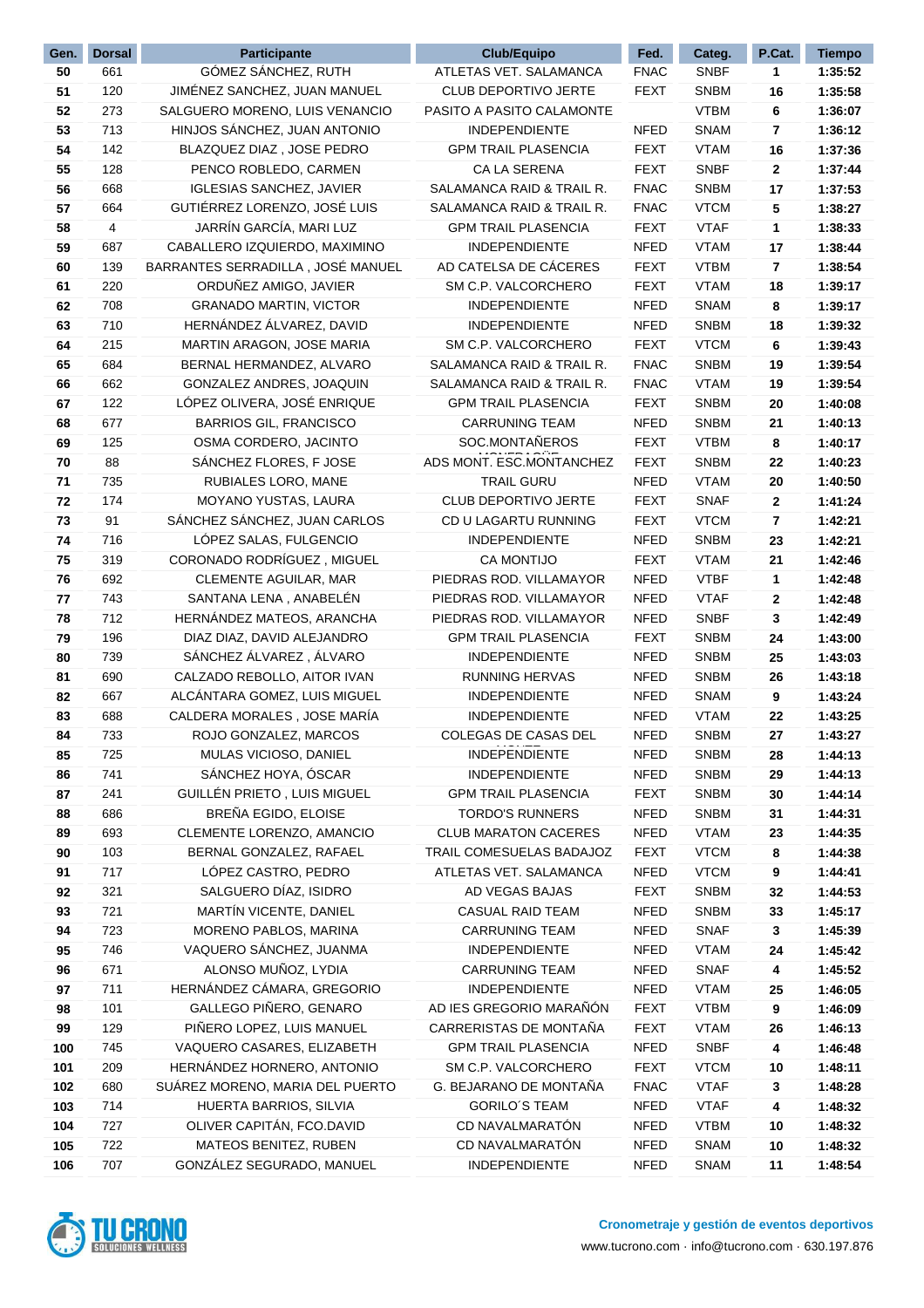| Gen. | <b>Dorsal</b> | <b>Participante</b>                | <b>Club/Equipo</b>          | Fed.        | Categ.      | P.Cat. | <b>Tiempo</b> |
|------|---------------|------------------------------------|-----------------------------|-------------|-------------|--------|---------------|
| 107  | 673           | MEDINA DE JUAN, PATRICIA           | SALAMANCA RAID & TRAIL R.   | <b>FNAC</b> | <b>SNBF</b> | 5      | 1:49:01       |
| 108  | 652           | BORRALLO HERNÁNDEZ, LUIS MIGUEL    | ATLETAS VET. SALAMANCA      | <b>FNAC</b> | <b>VTCM</b> | 11     | 1:49:27       |
| 109  | 740           | SÁNCHEZ CARROZA, VERÓNICA          | <b>INDEPENDIENTE</b>        | <b>NFED</b> | <b>SNAF</b> | 5      | 1:49:38       |
| 110  | 732           | RODRÍGUEZ BARBERO, LUIS EDUARDO    | <b>BICIGAR RUNNING</b>      | <b>NFED</b> | <b>SNAM</b> | 12     | 1:49:39       |
| 111  | 703           | FRANCO MASA, CLEMENTE              | <b>TOMATE RUNNING</b>       | <b>NFED</b> | <b>VTBM</b> | 11     | 1:49:55       |
| 112  | 670           | JUAN PALMISANO, ANDRES             | <b>INDEPENDIENTE</b>        | <b>FNAC</b> | <b>VTAM</b> | 27     | 1:50:01       |
| 113  | 312           | MUÑOZ LIBERAL, ANGÉLICA            | <b>INDEPENDIENTE</b>        | <b>FEXT</b> | <b>VTAF</b> | 5      | 1:50:59       |
| 114  | 685           | BLANCO LOPEZ, JUAN FRANCISCO       | <b>CD TRIBETEAM</b>         | <b>NFED</b> | <b>VTBM</b> | 12     | 1:51:01       |
| 115  | 718           | MACIAS SANCHEZ, JACINTO            | <b>TRAIL RUNNIG PUERTO</b>  | <b>NFED</b> | <b>VTBM</b> | 13     | 1:51:06       |
| 116  | 678           | SÁNCHEZ MARTÍN, PAULINO            | SALAMANCA RAID & TRAIL R.   | <b>FNAC</b> | <b>VTAM</b> | 28     | 1:51:12       |
| 117  | 658           | <b>GARCIA MATA, DANIEL</b>         | INDEPENDIENTE               | <b>FNAC</b> | <b>SNBM</b> | 34     | 1:51:12       |
| 118  | 204           | GARCIA TRUJILLO, LADISLAO          | SM C.P. VALCORCHERO         | <b>FEXT</b> | <b>VTCM</b> | 12     | 1:52:29       |
| 119  | 694           | CORTES FERNANDEZ, JORGE            | ATLETAS POP. DE MERIDA      | <b>NFED</b> | <b>VTAM</b> | 29     | 1:52:37       |
| 120  | 665           | HERNÁNDEZ GÓMEZ, JUAN MANUEL       | MONTAÑEROS SIERRA DE BÉJAR  | <b>FNAC</b> | <b>VTCM</b> | 13     | 1:52:39       |
| 121  | 700           | FERNÁNDEZ FERNÁNDEZ, AUGUSTO       | CD NAVARROSA Y LOS          | <b>NFED</b> | <b>SNBM</b> | 35     | 1:52:40       |
| 122  | 737           | SAEZ SANCHEZ, FRANCISCO JAVIER     | INDEPENDIENTE               | <b>NFED</b> | <b>VTAM</b> | 30     | 1:52:45       |
| 123  | 706           | GOMEZ CABEZA, MAMEN                | INDEPENDIENTE               | <b>NFED</b> | <b>SNAF</b> | 6      | 1:52:55       |
| 124  | 291           | BLÁZQUEZ GARCÍA, ALBA              | <b>GPM TRAIL PLASENCIA</b>  | <b>FEXT</b> | <b>JOVF</b> | 1      | 1:52:56       |
| 125  | 59            | HERNÁNDEZ SÁNCHEZ, ANTONIO NEMESIO | CD U LAGARTU RUNNING        | <b>FEXT</b> | <b>VTCM</b> | 14     | 1:52:57       |
| 126  | 31            | ANGUAS CHAMORRO, DAVID             | CLUB DEPORTIVO JERTE        | <b>FEXT</b> | <b>SNAM</b> | 13     | 1:53:07       |
| 127  | 709           | GUILLÉN PEÑAFIEL, REBECA           | <b>INDEPENDIENTE</b>        | <b>NFED</b> | <b>SNAF</b> | 7      | 1:53:57       |
| 128  | 113           | GONZÁLEZ GARCÍA, JOSÉ ANTONIO      | INDEPENDIENTE               | <b>FEXT</b> | <b>VTBM</b> | 14     | 1:54:01       |
| 129  | 315           | MÉRIDA MÉRIDA, JOSÉ RAÚL           | CM LA COVACHA               | <b>FEXT</b> | <b>VTBM</b> | 15     | 1:54:09       |
| 130  | 68            | DIAZ DIAZ, CESAR FRANCISCO         | <b>GPM TRAIL PLASENCIA</b>  | <b>FEXT</b> | <b>VTAM</b> | 31     | 1:54:16       |
| 131  | 691           | CARRETERO GÓMEZ, AURELIO           | CARRERISTAS DE MONTAÑA      | <b>NFED</b> | <b>VTBM</b> | 16     | 1:55:04       |
| 132  | 731           | PULIDO MATEOS, NELIDA              | CA MONTEHERMOSO             | <b>NFED</b> | <b>VTAF</b> | 6      | 1:57:18       |
| 133  | 734           | RONCERO RODRIGUEZ, ROBERTO         | CA MONTEHERMOSO             | <b>NFED</b> | <b>SNBM</b> | 36     | 1:57:18       |
| 134  | 742           | SANCHEZ MARTIN, OSCAR              | <b>BICIGAR RUNNING</b>      | <b>NFED</b> | <b>VTBM</b> | 17     | 1:58:02       |
| 135  | 219           | NEILA HERNÁNDEZ, TEODORO           | <b>GPM TRAIL PLASENCIA</b>  | <b>FEXT</b> | <b>VTAM</b> | 32     | 1:58:35       |
| 136  | 719           | MARQUEZ VAS, GUILLERMO             | INDEPENDIENTE               | <b>NFED</b> | <b>VTBM</b> | 18     | 1:59:59       |
| 137  | 111           | GIRALDO VILA, MARIA LUISA          | CARRERISTAS DE MONTAÑA      | <b>FEXT</b> | <b>VTAF</b> | 7      | 2:01:18       |
| 138  | 293           | CRUZ SANCHEZ, ANTONIO              | <b>CA MONTIJO</b>           | <b>FEXT</b> | <b>VTCM</b> | 15     | 2:01:36       |
| 139  | 696           | DAZA BURON, ESTELA                 | INDEPENDIENTE               | <b>NFED</b> | <b>SNAF</b> | 8      | 2:02:54       |
| 140  | 695           | DÁVILA BENITEZ, JUAN CARLOS        | INDEPENDIENTE               | <b>NFED</b> | <b>SNAM</b> | 14     | 2:02:56       |
| 141  | 320           | IGLESIAS HERNÁNDEZ, JUAN JOSÉ      | ATLETAS DE CASAS DEL MONTE  | <b>FEXT</b> | <b>SNBM</b> | 37     | 2:04:24       |
| 142  | 45            | DELLANO GINÉS, ÁLVARO              | <b>CRAZYRUNNERS CÁCERES</b> | <b>FEXT</b> | <b>SNBM</b> | 38     | 2:06:51       |
| 143  | 230           | LAJAS FERNÁNDEZ, VANESSA           | <b>CRAZYRUNNERS CÁCERES</b> | <b>FEXT</b> | <b>SNBF</b> | 6      | 2:06:51       |
| 144  | 702           | FLORES TORRADO, LOURDES            | AACB                        | NFED        | <b>VTAF</b> | 8      | 2:09:42       |
| 145  | 728           | OLIVERA GONZÁLEZ, HELIODORO        | <b>INDEPENDIENTE</b>        | <b>NFED</b> | <b>VTCM</b> | 16     | 2:12:24       |
| 146  | 313           | OLALLA NÚÑEZ, CONCEPCIÓN           | SM C.P. VALCORCHERO         | FEXT        | <b>VTAF</b> | 9      | 2:16:36       |
| 147  | 669           | ALONSO ASENJO, MARÍA TERESA        | INDEPENDIENTE               | <b>NFED</b> | <b>VTBF</b> | 2      | 2:16:37       |
| 148  | 701           | FITO SERRANO, ROCIO                | INDEPENDIENTE               | <b>NFED</b> | <b>VTAF</b> | 10     | 2:21:44       |
| 149  | 738           | SALCEDO MACHADO, ARIEL             | AACB                        | NFED        | <b>VTAM</b> | 33     | 2:29:45       |
| 150  | 736           | RUBIO MORENO, ADALBERTO            | INDEPENDIENTE               | NFED        | <b>VTCM</b> | 17     | 2:29:45       |

#### **INCIDENCIAS**

**R--> 218 S--> 651: +3' (Avituallamiento fuera de zona)**

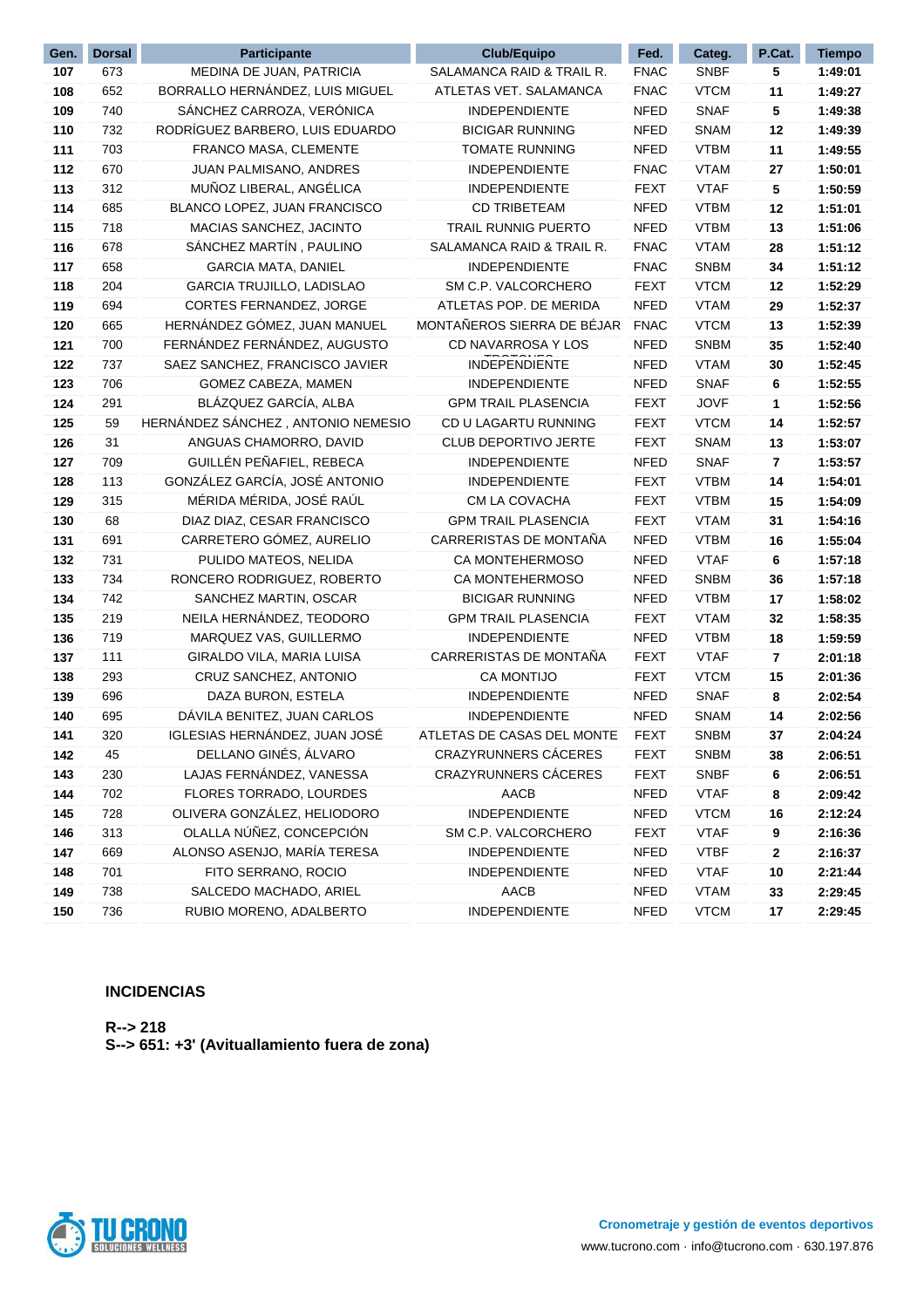



| <b>CATEGORIA</b> |      |               | <b>JOVF</b><br><b>JOVF</b> |             |                            |          |
|------------------|------|---------------|----------------------------|-------------|----------------------------|----------|
| <b>P/Cat</b>     | Gen. | <b>Dorsal</b> | <b>Participante</b>        | Fed.        | <b>Club/Equipo</b>         | Tiempo   |
|                  | 124  | 291           | BLAZQUEZ GARCIA, ALBA      | <b>FEXT</b> | <b>GPM TRAIL PLASENCIA</b> | 01:52:55 |

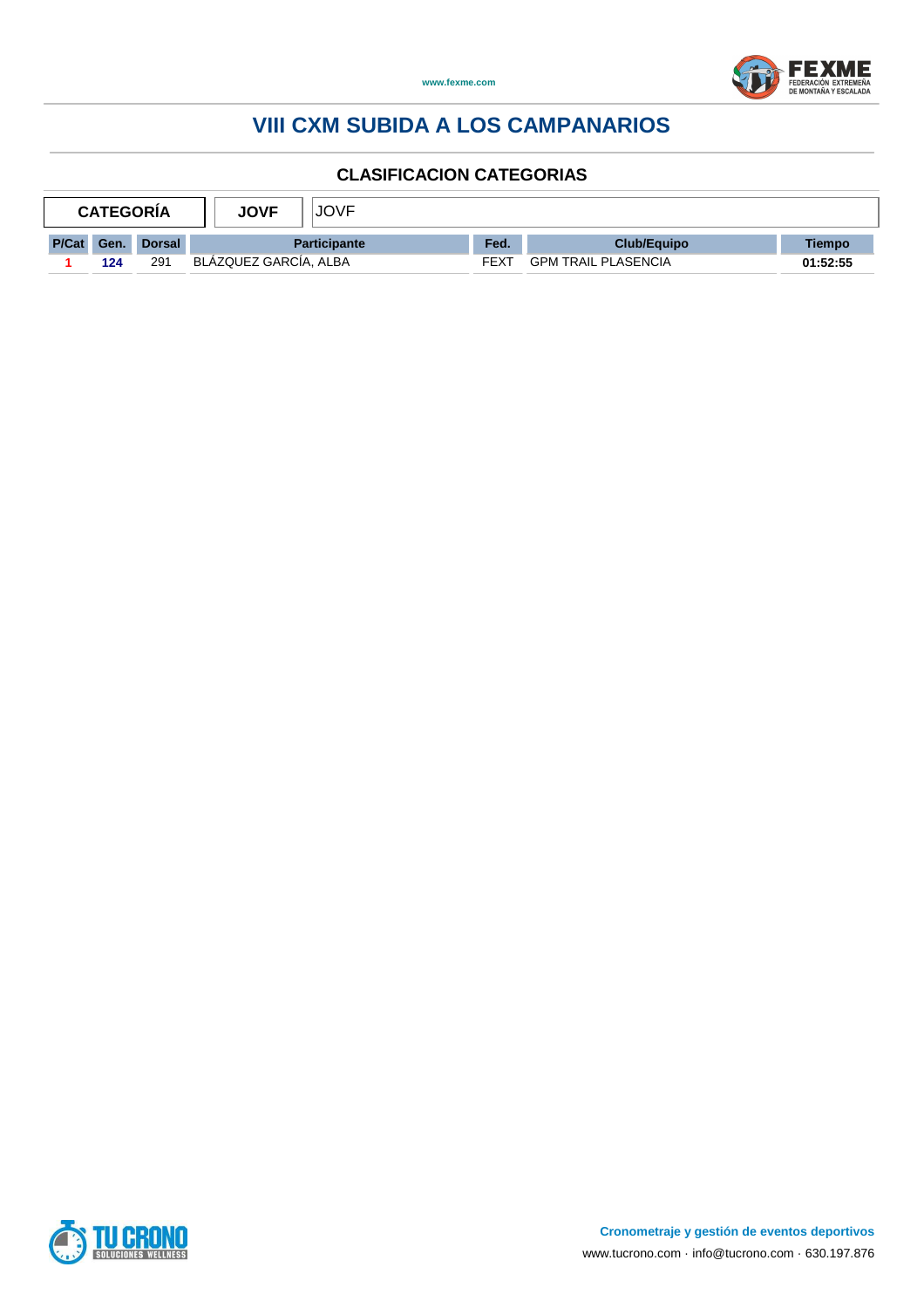

| <b>CATEGORÍA</b> |      |               | <b>JOVM</b><br><b>JOVM</b>   |             |                            |          |
|------------------|------|---------------|------------------------------|-------------|----------------------------|----------|
| P/Cat            | Gen. | <b>Dorsal</b> | <b>Participante</b>          | Fed.        | Club/Equipo                | Tiempo   |
|                  |      | 651           | BERNARDO PEREZ. IVAN         | FNAC.       | SALAMANCA RAID & TRAIL R.  | 01:19:58 |
| 2.               | 17   | 117           | GUEDELHA GARCIA, DAVID       | <b>FFXT</b> | AD IES GREGORIO MARAÑÓN    | 01:26:47 |
|                  | 42   | 207           | <b>GONZALEZ RAMOS, AITOR</b> | <b>FNAC</b> | <b>GPM TRAIL PLASENCIA</b> | 01:33:28 |

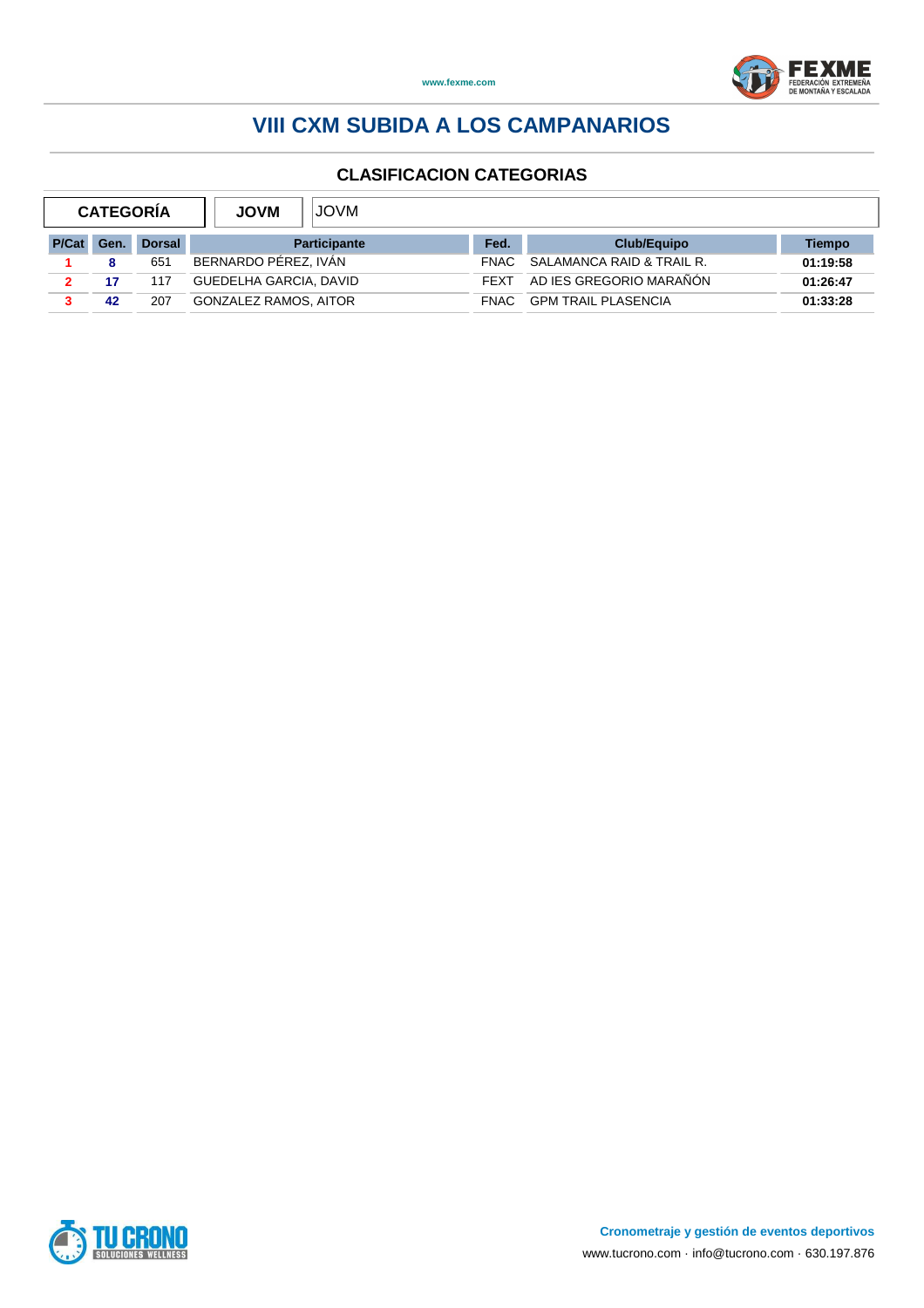

| <b>CATEGORIA</b><br><b>SNAF</b><br><b>SNAF</b> |      |               |                             |              |             |                             |               |
|------------------------------------------------|------|---------------|-----------------------------|--------------|-------------|-----------------------------|---------------|
| P/Cat                                          | Gen. | <b>Dorsal</b> |                             | Participante | Fed.        | <b>Club/Equipo</b>          | <b>Tiempo</b> |
|                                                | 46   | 699           | DURAN CALLEJA, CRISTINA     |              | <b>NFED</b> | EXTREMADURA SPORT           | 01:34:12      |
| $\overline{2}$                                 | 72   | 174           | <b>MOYANO YUSTAS, LAURA</b> |              | <b>FEXT</b> | <b>CLUB DEPORTIVO JERTE</b> | 01:41:23      |
| 3                                              | 94   | 723           | MORENO PABLOS, MARINA       |              | <b>NFED</b> | <b>CARRUNING TEAM</b>       | 01:45:38      |
| 4                                              | 96   | 671           | ALONSO MUÑOZ, LYDIA         |              | <b>NFED</b> | <b>CARRUNING TEAM</b>       | 01:45:51      |
| 5                                              | 109  | 740           | SÁNCHEZ CARROZA, VERÓNICA   |              | <b>NFED</b> | <b>INDEPENDIENTE</b>        | 01:49:37      |
| 6                                              | 123  | 706           | GOMEZ CABEZA, MAMEN         |              | <b>NFED</b> | <b>INDEPENDIENTE</b>        | 01:52:54      |
|                                                | 127  | 709           | GUILLÉN PEÑAFIEL, REBECA    |              | <b>NFED</b> | <b>INDEPENDIENTE</b>        | 01:53:56      |
| 8                                              | 139  | 696           | DAZA BURON, ESTELA          |              | <b>NFED</b> | <b>INDEPENDIENTE</b>        | 02:02:53      |

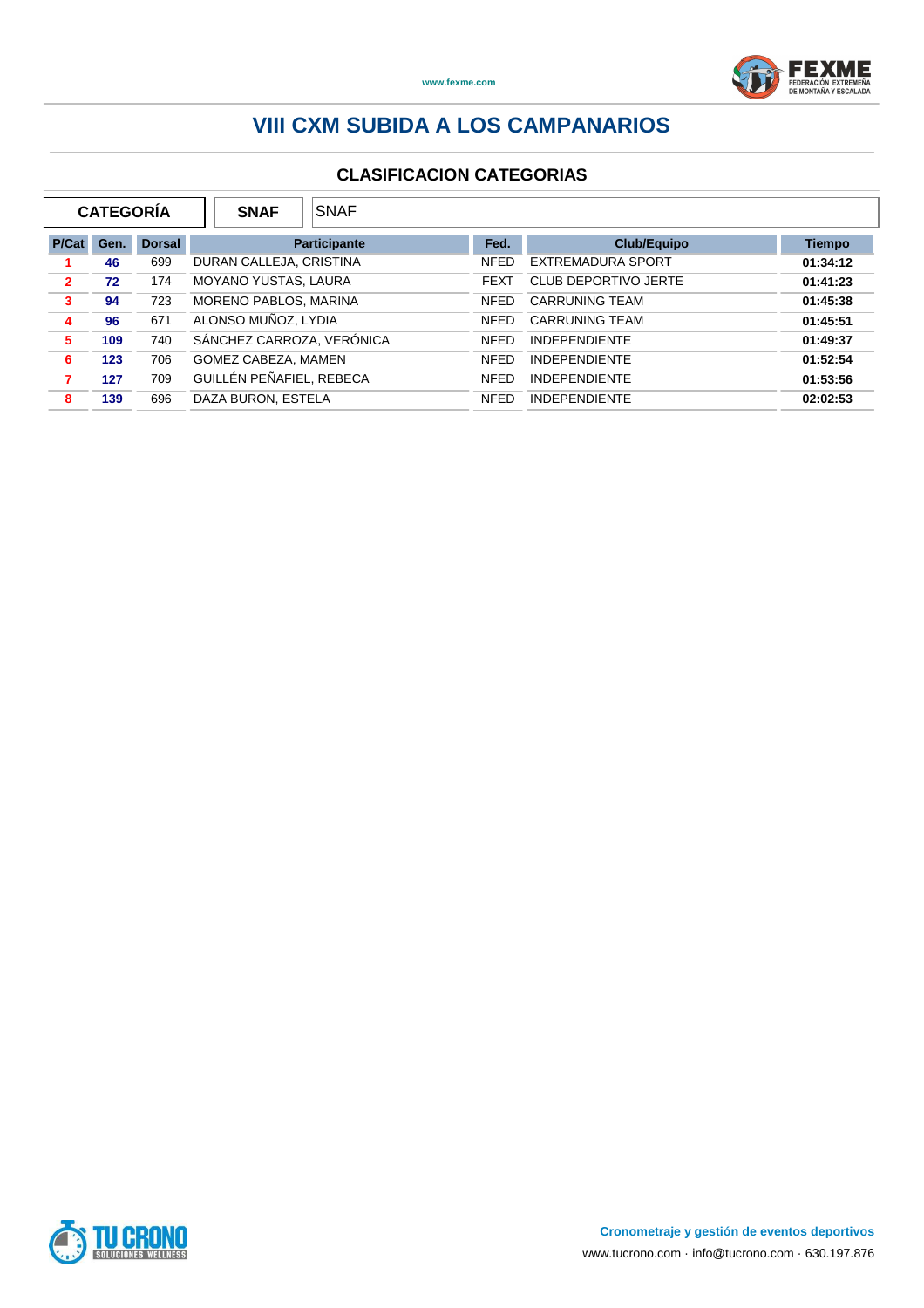

|                | <b>CATEGORÍA</b> |               |                          | <b>SNAM</b>                   | <b>SNAM</b>                     |             |                             |               |
|----------------|------------------|---------------|--------------------------|-------------------------------|---------------------------------|-------------|-----------------------------|---------------|
| P/Cat          | Gen.             | <b>Dorsal</b> |                          |                               | <b>Participante</b>             | Fed.        | <b>Club/Equipo</b>          | <b>Tiempo</b> |
|                | 1                | 656           | GARCIA HERNANDEZ, ALVARO |                               |                                 | <b>FNAC</b> | SALAMANCA RAID & TRAIL R.   | 01:12:13      |
| $\overline{2}$ | 9                | 262           |                          | HERNÁNDEZ CALZADO, JORGE      |                                 | <b>FEXT</b> | CD PAPORROS-BTT             | 01:21:05      |
| 3              | 14               | 116           |                          | GONZALEZ MENAYA, CARLOS       |                                 | <b>FEXT</b> | <b>CA MONTIJO</b>           | 01:24:50      |
| 4              | 18               | 730           |                          | PÉREZ GONZÁLEZ, CARLOS        |                                 | <b>NFED</b> | ULTRARUNNERS DEL ANDEVALO   | 01:26:51      |
| 5              | 35               | 654           |                          | GARCÍA ALONSO, SERGIO         |                                 | <b>FNAC</b> | SALAMANCA RAID & TRAIL R.   | 01:32:24      |
| 6              | 44               | 682           |                          | <b>BLANCO CRIADO, ALBERTO</b> |                                 |             | <b>INDEPENDIENTE</b>        | 01:33:41      |
| $\overline{7}$ | 53               | 713           |                          |                               | HINJOS SANCHEZ, JUAN ANTONIO    | <b>NFED</b> | <b>INDEPENDIENTE</b>        | 01:36:11      |
| 8              | 62               | 708           |                          | <b>GRANADO MARTIN, VICTOR</b> |                                 | <b>NFED</b> | <b>INDEPENDIENTE</b>        | 01:39:16      |
| 9              | 82               | 667           |                          |                               | ALCÁNTARA GOMEZ, LUIS MIGUEL    | <b>NFED</b> | <b>INDEPENDIENTE</b>        | 01:43:23      |
| 10             | 105              | 722           |                          | MATEOS BENITEZ, RUBEN         |                                 | <b>NFED</b> | CD NAVALMARATÓN             | 01:48:31      |
| 11             | 106              | 707           |                          |                               | GONZÁLEZ SEGURADO. MANUEL       | <b>NFED</b> | <b>INDEPENDIENTE</b>        | 01:48:53      |
| 12             | 110              | 732           |                          |                               | RODRÍGUEZ BARBERO, LUIS EDUARDO | <b>NFED</b> | <b>BICIGAR RUNNING</b>      | 01:49:38      |
| 13             | 126              | 31            |                          | ANGUAS CHAMORRO, DAVID        |                                 | <b>FEXT</b> | <b>CLUB DEPORTIVO JERTE</b> | 01:53:06      |
| 14             | 140              | 695           |                          |                               | DAVILA BENITEZ, JUAN CARLOS     | <b>NFED</b> | <b>INDEPENDIENTE</b>        | 02:02:55      |

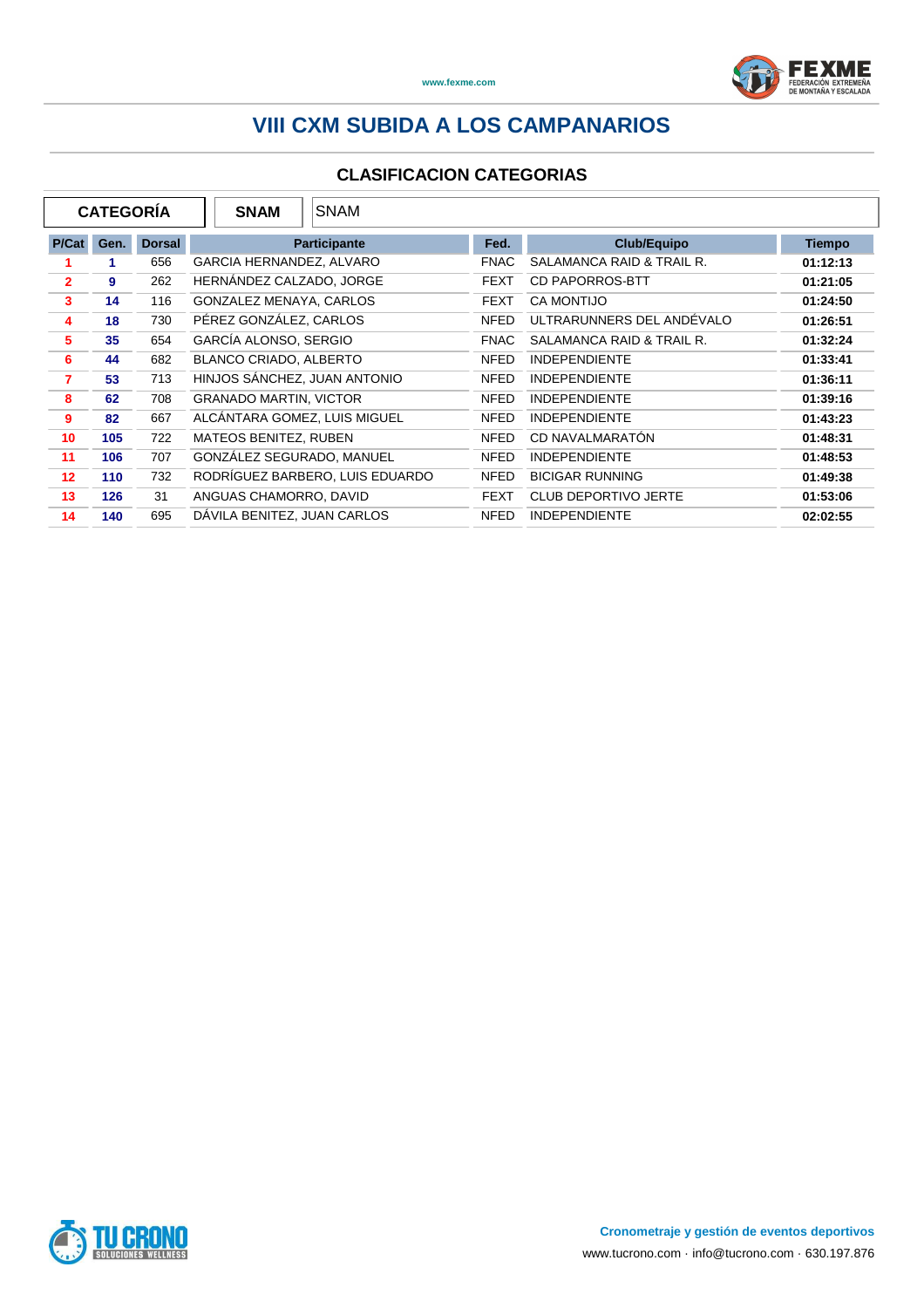

|                | <b>CATEGORIA</b> |               | <b>SNBF</b>                | <b>SNBF</b>         |             |                            |               |
|----------------|------------------|---------------|----------------------------|---------------------|-------------|----------------------------|---------------|
| P/Cat          | Gen.             | <b>Dorsal</b> |                            | <b>Participante</b> | Fed.        | <b>Club/Equipo</b>         | <b>Tiempo</b> |
|                | 50               | 661           | GÓMEZ SÁNCHEZ, RUTH        |                     | FNAC.       | ATLETAS VET. SALAMANCA     | 01:35:51      |
| $\overline{2}$ | 55               | 128           | PENCO ROBLEDO, CARMEN      |                     | <b>FEXT</b> | <b>CA LA SERENA</b>        | 01:37:43      |
| 3              | 78               | 712           | HERNÁNDEZ MATEOS, ARANCHA  |                     | <b>NFED</b> | PIEDRAS ROD, VILLAMAYOR    | 01:42:48      |
| 4              | 100              | 745           | VAQUERO CASARES, ELIZABETH |                     | <b>NFED</b> | <b>GPM TRAIL PLASENCIA</b> | 01:46:47      |
| 5              | 107              | 673           | MEDINA DE JUAN, PATRICIA   |                     | FNAC.       | SALAMANCA RAID & TRAIL R.  | 01:49:00      |
| 6              | 143              | 230           | LAJAS FERNÁNDEZ, VANESSA   |                     | <b>FEXT</b> | CRAZYRUNNERS CÁCERES       | 02:06:50      |

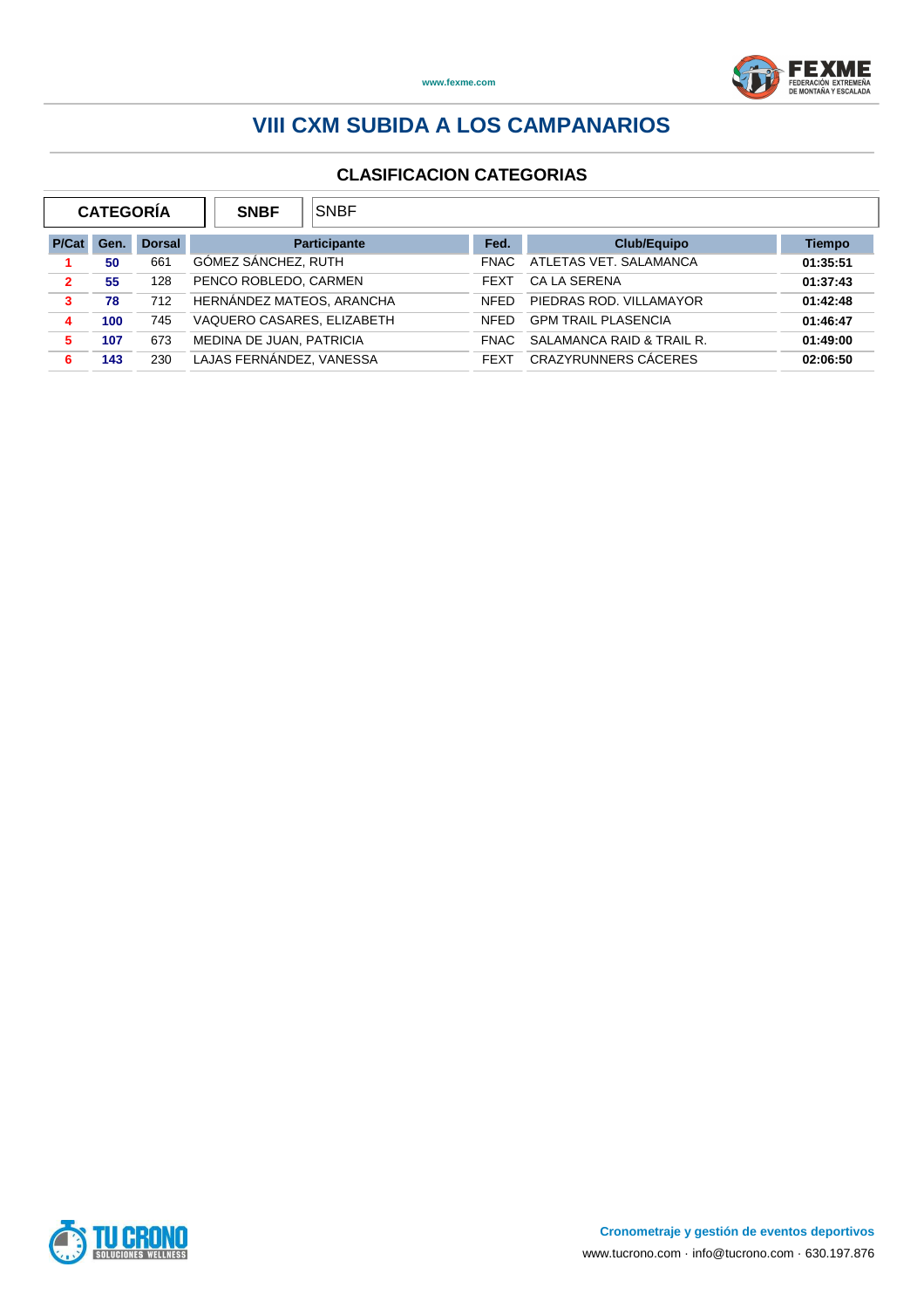

#### **CLASIFICACION CATEGORIAS**

 $\overline{1}$ 

 $\overline{1}$   $\overline{1}$ 

|                         | <b>CATEGORÍA</b> |               | <b>SNBM</b><br><b>SNBM</b>      |             |                             |               |
|-------------------------|------------------|---------------|---------------------------------|-------------|-----------------------------|---------------|
| P/Cat                   | Gen.             | <b>Dorsal</b> | <b>Participante</b>             | Fed.        | <b>Club/Equipo</b>          | <b>Tiempo</b> |
| $\blacktriangleleft$    | $\overline{2}$   | 744           | SILVERIO GARCIA, JOSE           | NFED        | ACPORTALEGRE/UTSM           | 01:15:10      |
| $\overline{2}$          | $\mathbf{3}$     | 15            | PEÑA FERNANADEZ, SANTIAGO       | <b>FEXT</b> | ESCUELA ATL. PLASENCIA      | 01:17:46      |
| 3                       | 4                | 127           | PENCO ROBLEDO, ANTONIO          | <b>FEXT</b> | CA LA SERENA                | 01:17:47      |
| $\overline{\mathbf{4}}$ | 5                | 747           | MORENO GARCÍA, CARLOS DAVID     | NFED        | <b>EXTREMADURA SPORT</b>    | 01:17:58      |
| 5                       | 11               | 681           | <b>BLANCO BARRERA, CASIMIRO</b> | <b>NFED</b> | DT1 TEAM                    | 01:22:15      |
| 6                       | 12 <sup>2</sup>  | 672           | MARTIN GARCÍA, DAVID            | <b>FNAC</b> | G. BEJARANO DE MONTAÑA      | 01:22:58      |
| $\overline{7}$          | 15               | 223           | SÁNCHEZ SÁNCHEZ, VÍCTOR MIGUEL  | <b>FEXT</b> | <b>CD PAPORROS-BTT</b>      | 01:24:57      |
| 8                       | 20               | 104           | CRISTOBAL PRIETO, DANIEL        | <b>FEXT</b> | PASITO A PASITO CALAMONTE   | 01:27:41      |
| $\overline{9}$          | 29               | 316           | BECERRA REYES, IGNACIO          | FEXT        | <b>CA MONTIJO</b>           | 01:30:08      |
| 10                      | 30               | 697           | DE LA FUENTE HERNANDEZ, JULIO   | NFED        | <b>CD TRIBETEAM</b>         | 01:30:43      |
| 11                      | 34               | 679           | BAS RODRÍGUEZ, JESÚS            | NFED        | <b>LYNXTREME</b>            | 01:31:53      |
| 12                      | 36               | 80            | PACHECO SÁNCHEZ, GERMÁN         | FEXT        | AD CATELSA DE CÁCERES       | 01:32:48      |
| 13                      | 43               | 676           | ARIAS MARTIL, CARLOS            | <b>NFED</b> | <b>INDEPENDIENTE</b>        | 01:33:29      |
| 14                      | 48               | 102           | BECERRA REYES, DAVID            | FEXT        | <b>CA MONTIJO</b>           | 01:34:47      |
| 15                      | 49               | 704           | GARCIA VALDUNCIEL, JAVIER       | NFED        | <b>INDEPENDIENTE</b>        | 01:35:06      |
| 16                      | 51               | 120           | JIMÉNEZ SANCHEZ, JUAN MANUEL    | <b>FEXT</b> | <b>CLUB DEPORTIVO JERTE</b> | 01:35:57      |
| 17                      | 56               | 668           | <b>IGLESIAS SANCHEZ, JAVIER</b> | FNAC        | SALAMANCA RAID & TRAIL R.   | 01:37:52      |
| 18                      | 63               | 710           | HERNÁNDEZ ÁLVAREZ, DAVID        | <b>NFED</b> | <b>INDEPENDIENTE</b>        | 01:39:31      |
| 19                      | 65               | 684           | BERNAL HERMANDEZ, ALVARO        | <b>FNAC</b> | SALAMANCA RAID & TRAIL R.   | 01:39:53      |
| 20                      | 67               | 122           | LÓPEZ OLIVERA, JOSÉ ENRIQUE     | FEXT        | <b>GPM TRAIL PLASENCIA</b>  | 01:40:07      |
| 21                      | 68               | 677           | <b>BARRIOS GIL, FRANCISCO</b>   | NFED        | <b>CARRUNING TEAM</b>       | 01:40:12      |
| 22                      | 70               | 88            | SÁNCHEZ FLORES, F JOSE          | <b>FEXT</b> | ADS MONT. ESC.MONTANCHEZ    | 01:40:22      |
| 23                      | 74               | 716           | LOPEZ SALAS, FULGENCIO          | NFED        | <b>INDEPENDIENTE</b>        | 01:42:20      |
| 24                      | 79               | 196           | DIAZ DIAZ, DAVID ALEJANDRO      | FEXT        | <b>GPM TRAIL PLASENCIA</b>  | 01:42:59      |
| 25                      | 80               | 739           | SÁNCHEZ ÁLVAREZ, ÁLVARO         | NFED        | <b>INDEPENDIENTE</b>        | 01:43:02      |
| 26                      | 81               | 690           | CALZADO REBOLLO, AITOR IVAN     | <b>NFED</b> | <b>RUNNING HERVAS</b>       | 01:43:17      |
| 27                      | 84               | 733           | ROJO GONZALEZ, MARCOS           | NFED        | COLEGAS DE CASAS DEL MONTE  | 01:43:26      |
| 28                      | 85               | 725           | MULAS VICIOSO, DANIEL           | NFED        | <b>INDEPENDIENTE</b>        | 01:44:12      |
| 29                      | 86               | 741           | SÁNCHEZ HOYA, ÓSCAR             | <b>NFED</b> | <b>INDEPENDIENTE</b>        | 01:44:12      |
| 30                      | 87               | 241           | GUILLÉN PRIETO, LUIS MIGUEL     | FEXT        | <b>GPM TRAIL PLASENCIA</b>  | 01:44:13      |
| 31                      | 88               | 686           | BREÑA EGIDO, ELOISE             | <b>NFED</b> | <b>TORDO'S RUNNERS</b>      | 01:44:30      |
| 32                      | 92               | 321           | SALGUERO DÍAZ, ISIDRO           | <b>FEXT</b> | AD VEGAS BAJAS              | 01:44:52      |
| 33                      | 93               | 721           | MARTÍN VICENTE, DANIEL          | NFED        | <b>CASUAL RAID TEAM</b>     | 01:45:16      |
| 34                      | 117              | 658           | <b>GARCIA MATA, DANIEL</b>      | <b>FNAC</b> | <b>INDEPENDIENTE</b>        | 01:51:11      |
| 35                      | 121              | 700           | FERNÁNDEZ FERNÁNDEZ, AUGUSTO    | NFED        | CD NAVARROSA Y LOS TROTONES | 01:52:39      |
| 36                      | 133              | 734           | RONCERO RODRIGUEZ, ROBERTO      | NFED        | <b>CA MONTEHERMOSO</b>      | 01:57:17      |
| 37                      | 141              | 320           | IGLESIAS HERNANDEZ, JUAN JOSÉ   | FEXT        | ATLETAS DE CASAS DEL MONTE  | 02:04:23      |
| 38                      | 142              | 45            | DELLANO GINÉS, ÁLVARO           | FEXT        | <b>CRAZYRUNNERS CACERES</b> | 02:06:50      |

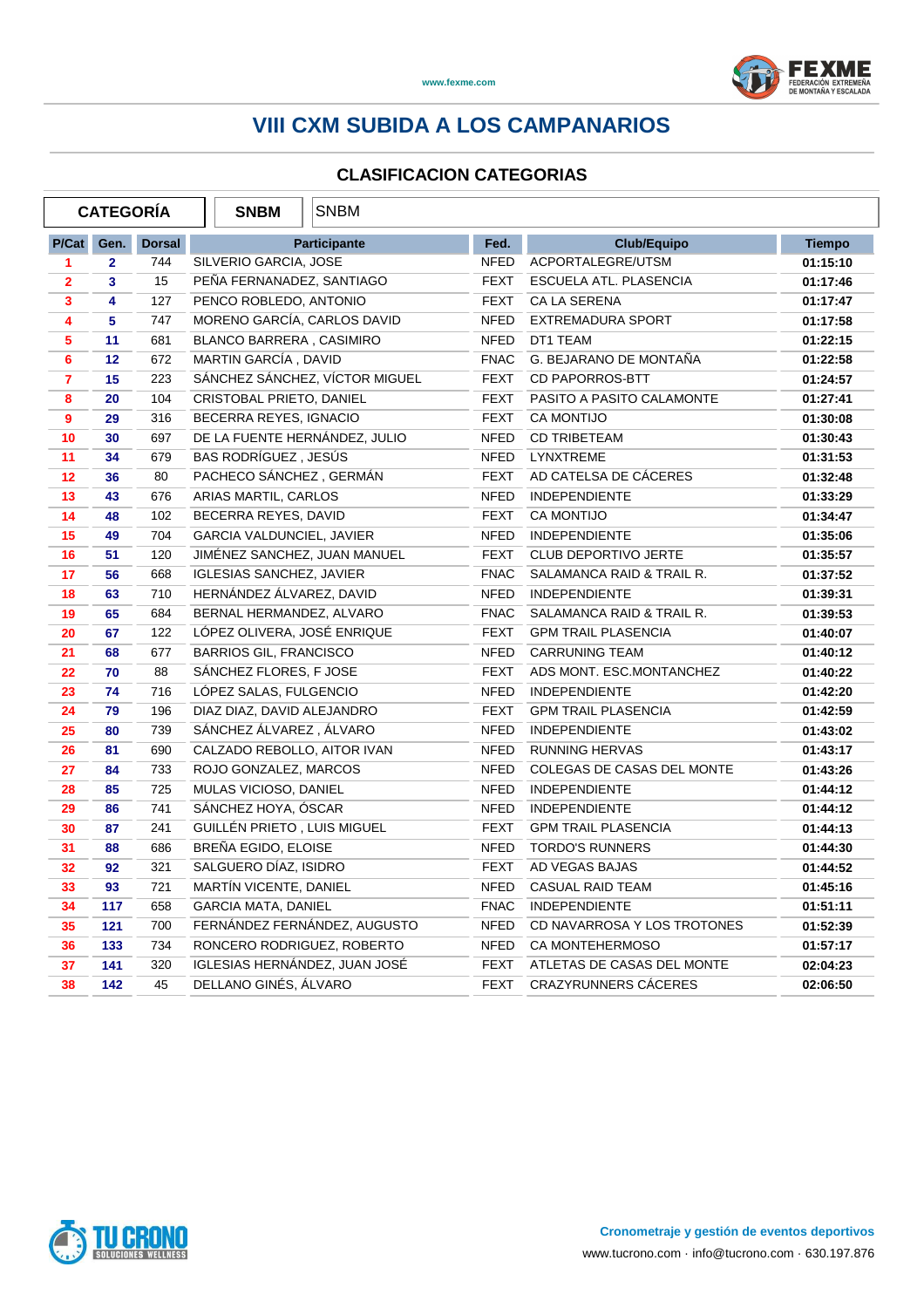

|                | <b>CATEGORÍA</b> |               | <b>VTAF</b><br><b>VTAF</b>      |             |                            |               |
|----------------|------------------|---------------|---------------------------------|-------------|----------------------------|---------------|
| P/Cat          | Gen.             | <b>Dorsal</b> | <b>Participante</b>             | Fed.        | <b>Club/Equipo</b>         | <b>Tiempo</b> |
|                | 58               | 4             | JARRÍN GARCÍA, MARI LUZ         | <b>FEXT</b> | <b>GPM TRAIL PLASENCIA</b> | 01:38:32      |
| $\overline{2}$ | 77               | 743           | SANTANA LENA . ANABELÉN         | <b>NFED</b> | PIEDRAS ROD, VILLAMAYOR    | 01:42:47      |
| 3              | 102 <sub>2</sub> | 680           | SUÁREZ MORENO, MARIA DEL PUERTO | <b>FNAC</b> | G. BEJARANO DE MONTAÑA     | 01:48:27      |
| 4              | 103              | 714           | HUERTA BARRIOS, SILVIA          | <b>NFED</b> | <b>GORILO'S TEAM</b>       | 01:48:31      |
| 5              | 113              | 312           | MUÑOZ LIBERAL, ANGÉLICA         | <b>FEXT</b> | <b>INDEPENDIENTE</b>       | 01:50:58      |
| 6              | $132$            | 731           | PULIDO MATEOS, NELIDA           | <b>NFED</b> | <b>CA MONTEHERMOSO</b>     | 01:57:17      |
| $\overline{7}$ | 137              | 111           | GIRALDO VILA, MARIA LUISA       | <b>FEXT</b> | CARRERISTAS DE MONTAÑA     | 02:01:17      |
| 8              | 144              | 702           | FLORES TORRADO, LOURDES         | <b>NFED</b> | AACB                       | 02:09:41      |
| 9              | 146              | 313           | OLALLA NÚÑEZ, CONCEPCIÓN        | <b>FEXT</b> | SM C.P. VALCORCHERO        | 02:16:35      |
| 10             | 148              | 701           | FITO SERRANO, ROCIO             | <b>NFED</b> | <b>INDEPENDIENTE</b>       | 02:21:43      |

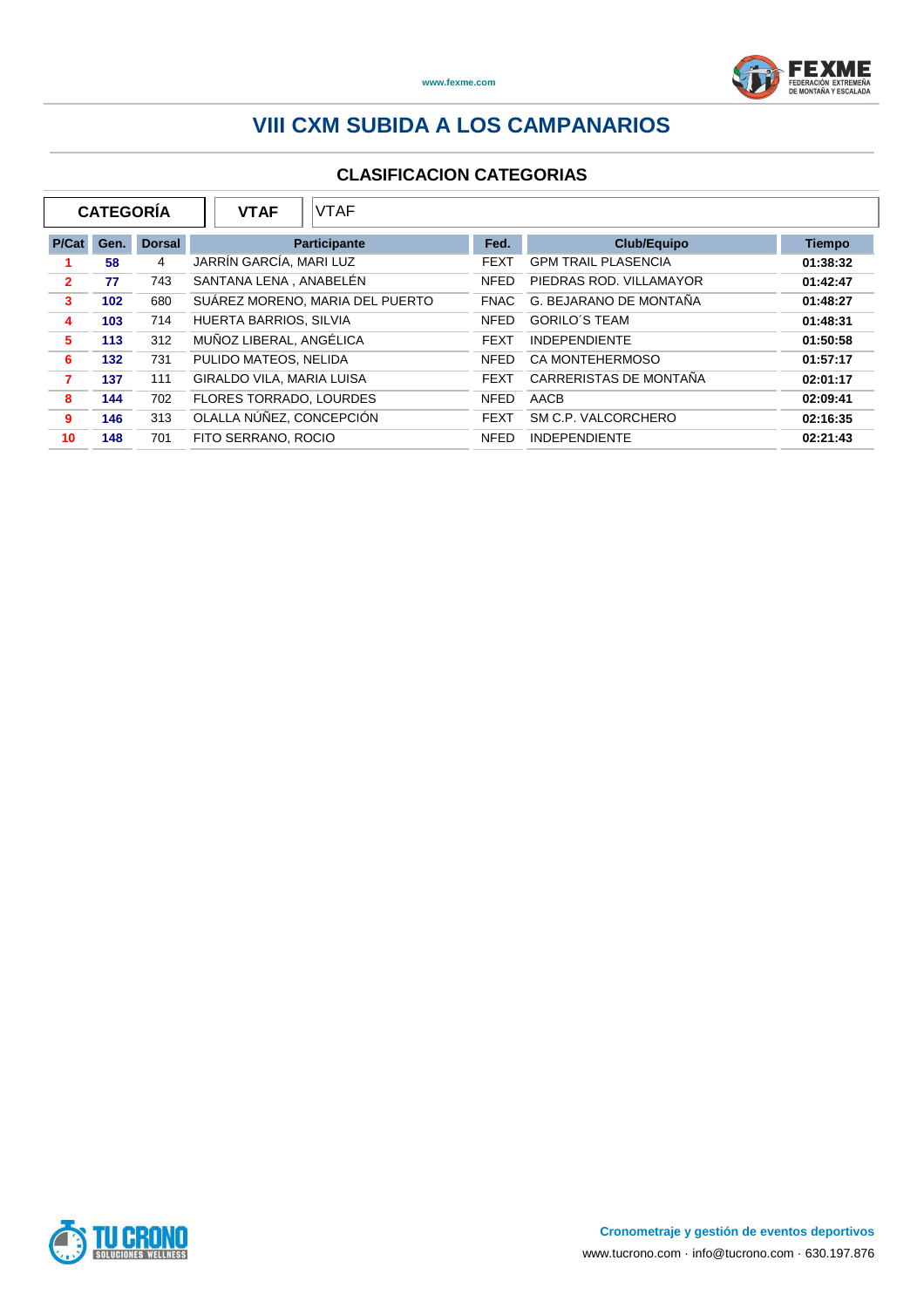

|                | <b>CATEGORÍA</b> |               | <b>VTAM</b>                    | <b>VTAM</b>                      |             |                             |               |
|----------------|------------------|---------------|--------------------------------|----------------------------------|-------------|-----------------------------|---------------|
| P/Cat          | Gen.             | <b>Dorsal</b> |                                | <b>Participante</b>              | Fed.        | <b>Club/Equipo</b>          | <b>Tiempo</b> |
| 1              | 6                | 663           | GONZÁLEZ HERNÁNDEZ, LUISMA     |                                  | <b>FNAC</b> | SALAMANCA RAID & TRAIL R.   | 01:19:25      |
| $\overline{2}$ | 10               | 126           | PALOMA GARCIA, GERVASIO        |                                  | <b>FEXT</b> | ADS EXTREMADURA NATURAL     | 01:21:38      |
| 3              | 13               | 197           | <b>ANTONIO</b>                 | FERNANDEZ CANELO MARCHELO, MARCO | <b>FEXT</b> | <b>GPM TRAIL PLASENCIA</b>  | 01:23:17      |
| 4              | 16               | 666           | HOYA MUÑOZ, OSCAR              |                                  | <b>FNAC</b> | G. BEJARANO DE MONTAÑA      | 01:26:34      |
| $\sqrt{5}$     | 22               | 660           | <b>GELABERT CHARRO, MIGUEL</b> |                                  | FNAC        | <b>CD TRIBETEAM</b>         | 01:27:52      |
| 6              | 24               | 698           | DIAZ RAMIREZ, RUBEN            |                                  | <b>NFED</b> | <b>INDEPENDIENTE</b>        | 01:28:25      |
| $\overline{7}$ | 25               | 724           | MORETA GIL, ALVARO             |                                  | <b>NFED</b> | ATLETISMO BEJARANO          | 01:28:40      |
| 8              | 28               | 296           | <b>GERMAN CRUZ, DIEGO</b>      |                                  | <b>FEXT</b> | <b>CA MONTIJO</b>           | 01:30:00      |
| $\overline{9}$ | 31               | 78            | NEILA LUBIAN, LUIS MIGUEL      |                                  | <b>FNAC</b> | CD PAPORROS-BTT             | 01:31:17      |
| 10             | 32               | 689           |                                | CALDERÓN DE ARRIBA, FERNANDO     | <b>NFED</b> | <b>INDEPENDIENTE</b>        | 01:31:23      |
| 11             | 33               | 683           | TAPIA GONZALEZ, JUAN RAMON     |                                  | <b>FNAC</b> | SALAMANCA RAID & TRAIL R.   | 01:31:29      |
| 12             | 37               | 655           | <b>GARCIA BODAS, TOMAS</b>     |                                  | <b>FNAC</b> | MONTAÑEROS SIERRA DE BEJAR  | 01:32:51      |
| 13             | 38               | 9             | VIZCAINO GUERRA, FRANCISCO     |                                  | <b>FEXT</b> | TRAIL COMESUELAS BADAJOZ    | 01:32:54      |
| 14             | 40               | 653           | DELGADO ORTÍ, GONZALO          |                                  | <b>FNAC</b> | <b>GRUPO GREDOS</b>         | 01:33:14      |
| 15             | 45               | 726           | MUÑOZ ANDRINO, ENRIQUE         |                                  | <b>NFED</b> | CASA SENÉN - BÉJAR          | 01:33:57      |
| 16             | 54               | 142           | BLAZQUEZ DIAZ, JOSE PEDRO      |                                  | FEXT        | <b>GPM TRAIL PLASENCIA</b>  | 01:37:35      |
| 17             | 59               | 687           |                                | CABALLERO IZQUIERDO, MAXIMINO    | <b>NFED</b> | <b>INDEPENDIENTE</b>        | 01:38:43      |
| 18             | 61               | 220           | ORDUÑEZ AMIGO, JAVIER          |                                  | <b>FEXT</b> | SM C.P. VALCORCHERO         | 01:39:16      |
| 19             | 66               | 662           | GONZALEZ ANDRES, JOAQUIN       |                                  | <b>FNAC</b> | SALAMANCA RAID & TRAIL R.   | 01:39:53      |
| 20             | 71               | 735           | RUBIALES LORO, MANE            |                                  | <b>NFED</b> | <b>TRAIL GURU</b>           | 01:40:49      |
| 21             | 75               | 319           |                                | CORONADO RODRÍGUEZ, MIGUEL       | FEXT        | <b>CA MONTIJO</b>           | 01:42:45      |
| 22             | 83               | 688           |                                | CALDERA MORALES, JOSE MARÍA      | NFED        | <b>INDEPENDIENTE</b>        | 01:43:24      |
| 23             | 89               | 693           | CLEMENTE LORENZO, AMANCIO      |                                  | NFED        | <b>CLUB MARATON CACERES</b> | 01:44:34      |
| 24             | 95               | 746           | VAQUERO SÁNCHEZ, JUANMA        |                                  | NFED        | <b>INDEPENDIENTE</b>        | 01:45:41      |
| 25             | 97               | 711           |                                | HERNÁNDEZ CÁMARA, GREGORIO       | NFED        | <b>INDEPENDIENTE</b>        | 01:46:04      |
| 26             | 99               | 129           | PIÑERO LOPEZ, LUIS MANUEL      |                                  | <b>FEXT</b> | CARRERISTAS DE MONTAÑA      | 01:46:12      |
| 27             | 112              | 670           | JUAN PALMISANO, ANDRES         |                                  | <b>FNAC</b> | <b>INDEPENDIENTE</b>        | 01:50:00      |
| 28             | 116              | 678           | SÁNCHEZ MARTÍN, PAULINO        |                                  | <b>FNAC</b> | SALAMANCA RAID & TRAIL R.   | 01:51:11      |
| 29             | 119              | 694           | CORTES FERNANDEZ, JORGE        |                                  | <b>NFED</b> | ATLETAS POP. DE MERIDA      | 01:52:36      |
| 30             | 122              | 737           |                                | SAEZ SANCHEZ, FRANCISCO JAVIER   | <b>NFED</b> | <b>INDEPENDIENTE</b>        | 01:52:44      |
| 31             | 130              | 68            | DIAZ DIAZ, CESAR FRANCISCO     |                                  | <b>FEXT</b> | <b>GPM TRAIL PLASENCIA</b>  | 01:54:15      |
| 32             | 135              | 219           | NEILA HERNÁNDEZ, TEODORO       |                                  | <b>FEXT</b> | <b>GPM TRAIL PLASENCIA</b>  | 01:58:34      |
| 33             | 149              | 738           | SALCEDO MACHADO, ARIEL         |                                  |             | NFED AACB                   | 02:29:44      |
|                |                  |               |                                |                                  |             |                             |               |

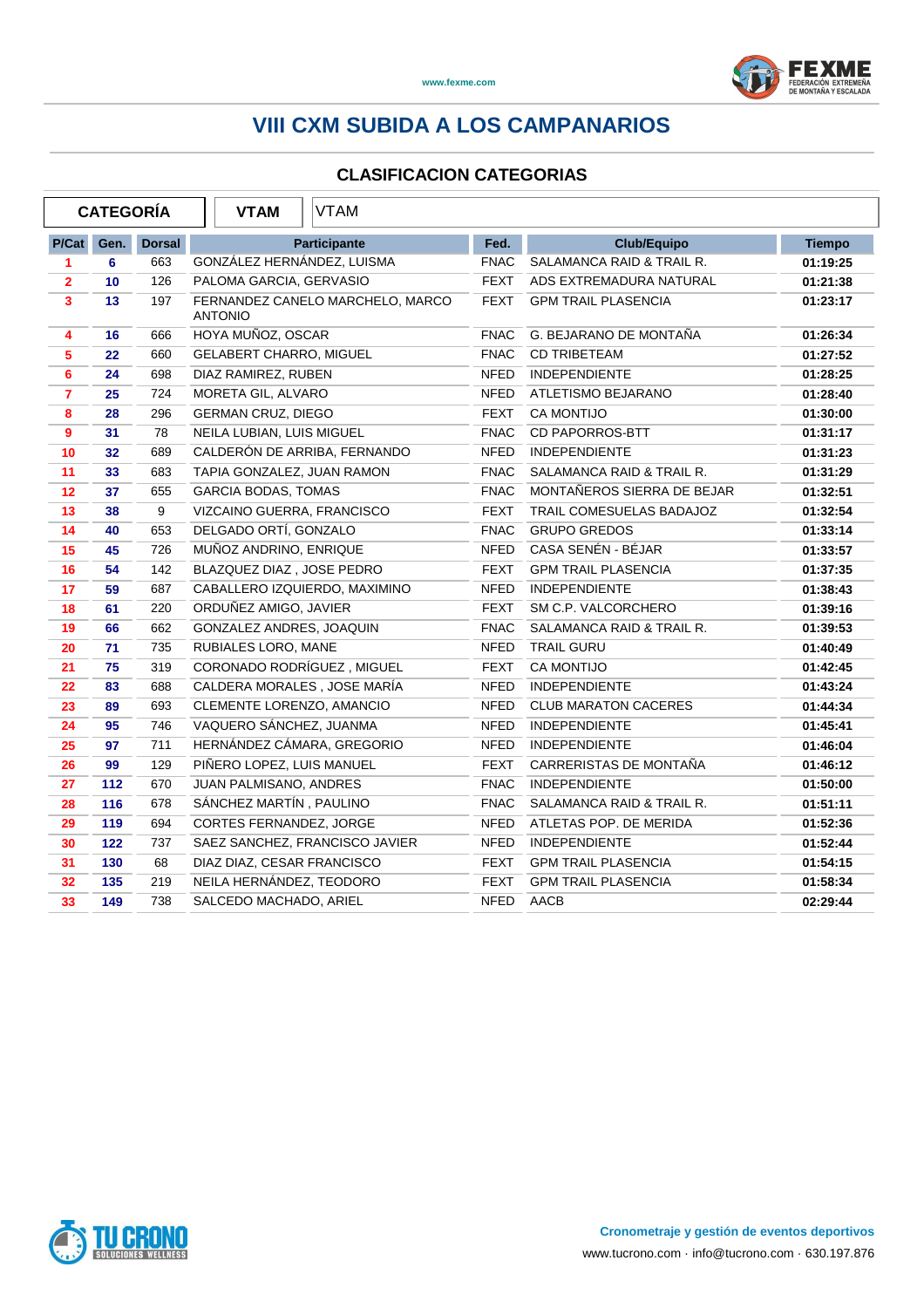



| <b>CATEGORIA</b> |      |               | <b>VTBF</b>                 | VTBF.                 |             |                         |          |
|------------------|------|---------------|-----------------------------|-----------------------|-------------|-------------------------|----------|
| P/Cat            | Gen. | <b>Dorsal</b> |                             | <b>Participante</b>   | Fed.        | Club/Equipo             | Tiempo   |
|                  | 76   | 692           |                             | CLEMENTE AGUILAR, MAR |             | PIEDRAS ROD, VILLAMAYOR | 01:42:47 |
|                  | 147  | 669           | ALONSO ASENJO, MARÍA TERESA |                       | <b>NFFD</b> | <b>INDEPENDIENTE</b>    | 02:16:36 |

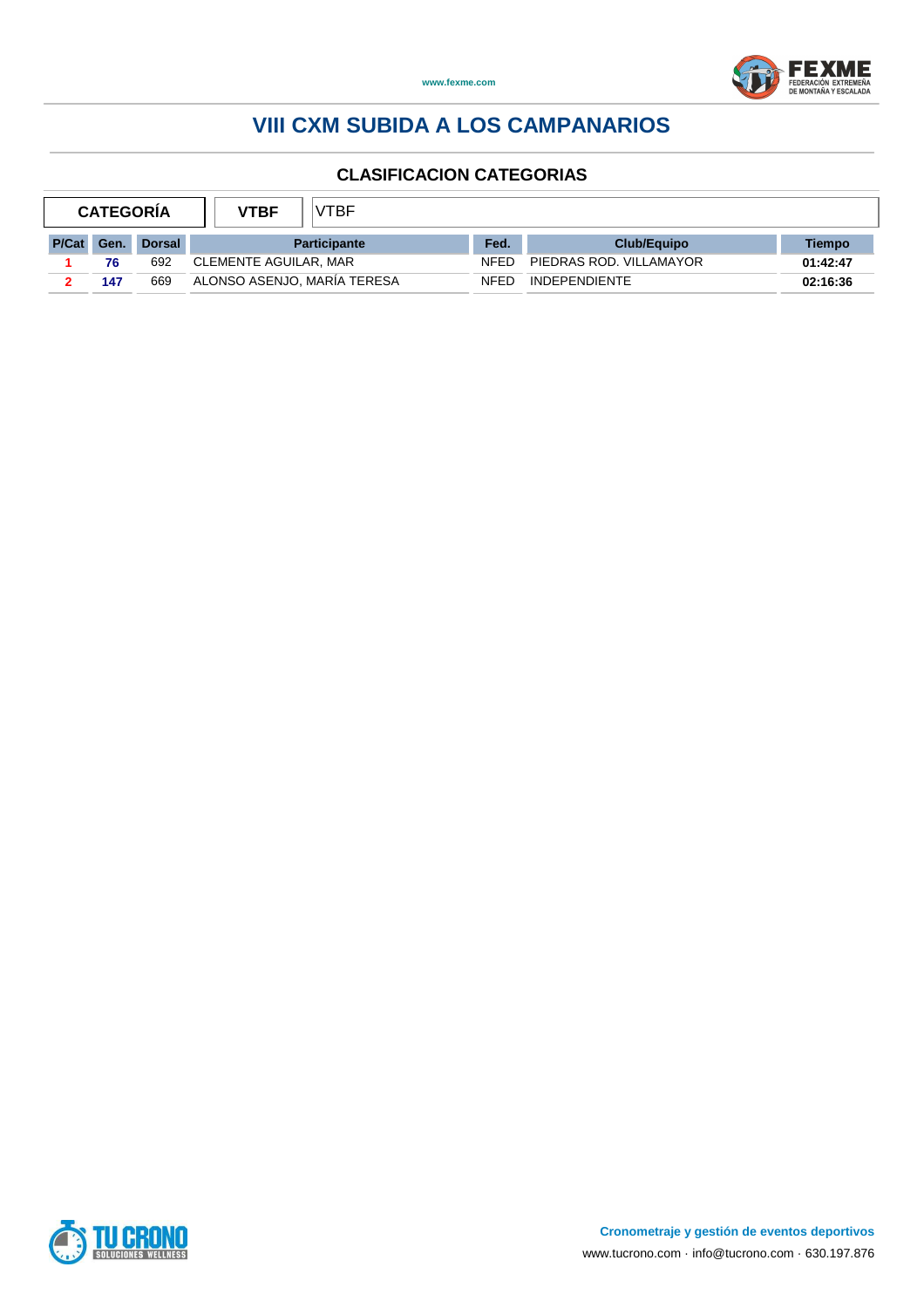

| <b>CATEGORIA</b> |      |               | <b>VTBM</b><br><b>VTBM</b>        |             |                            |               |
|------------------|------|---------------|-----------------------------------|-------------|----------------------------|---------------|
| P/Cat            | Gen. | <b>Dorsal</b> | <b>Participante</b>               | Fed.        | <b>Club/Equipo</b>         | <b>Tiempo</b> |
| 1                | 7    | 77            | NEILA GUIJO, FELIPE               | <b>FNAC</b> | <b>CD PAPORROS-BTT</b>     | 01:19:26      |
| $\overline{2}$   | 21   | 317           | CASTAÑO VILLARES, ANDRES          | <b>FEXT</b> | ESCUELA ATL. PLASENCIA     | 01:27:51      |
| 3                | 23   | 12            | TORRALVO MANZANO, DIONISIO        | <b>FEXT</b> | CM LA COVACHA              | 01:28:18      |
| 4                | 27   | 179           | REMÓN SEÑORÁN, FELIPE             | <b>FEXT</b> | ESCUELA ATL. PLASENCIA     | 01:29:26      |
| 5                | 41   | 729           | PARIENTE DIEZ, JAVIER             | <b>NFED</b> | CA EMBUTIDOS MONTEMAYOR    | 01:33:15      |
| 6                | 52   | 273           | SALGUERO MORENO, LUIS VENANCIO    |             | PASITO A PASITO CALAMONTE  | 01:36:06      |
| $\overline{7}$   | 60   | 139           | BARRANTES SERRADILLA, JOSÉ MANUEL | <b>FEXT</b> | AD CATELSA DE CÁCERES      | 01:38:53      |
| 8                | 69   | 125           | OSMA CORDERO, JACINTO             | <b>FEXT</b> | SOC.MONTAÑEROS MONFRAGÜE   | 01:40:16      |
| 9                | 98   | 101           | GALLEGO PIÑERO, GENARO            | <b>FEXT</b> | AD IES GREGORIO MARAÑÓN    | 01:46:08      |
| 10               | 104  | 727           | OLIVER CAPITÁN, FCO.DAVID         | <b>NFED</b> | CD NAVALMARATÓN            | 01:48:31      |
| 11               | 111  | 703           | FRANCO MASA, CLEMENTE             | <b>NFED</b> | <b>TOMATE RUNNING</b>      | 01:49:54      |
| 12               | 114  | 685           | BLANCO LOPEZ, JUAN FRANCISCO      | <b>NFED</b> | <b>CD TRIBETEAM</b>        | 01:51:00      |
| 13               | 115  | 718           | MACIAS SANCHEZ, JACINTO           | <b>NFED</b> | <b>TRAIL RUNNIG PUERTO</b> | 01:51:05      |
| 14               | 128  | 113           | GONZÁLEZ GARCÍA, JOSÉ ANTONIO     | <b>FEXT</b> | <b>INDEPENDIENTE</b>       | 01:54:00      |
| 15               | 129  | 315           | MÉRIDA MÉRIDA, JOSÉ RAÚL          | <b>FEXT</b> | CM LA COVACHA              | 01:54:08      |
| 16               | 131  | 691           | CARRETERO GÓMEZ, AURELIO          | <b>NFED</b> | CARRERISTAS DE MONTAÑA     | 01:55:03      |
| 17               | 134  | 742           | SANCHEZ MARTIN, OSCAR             | <b>NFED</b> | <b>BICIGAR RUNNING</b>     | 01:58:01      |
| 18               | 136  | 719           | MARQUEZ VAS, GUILLERMO            | <b>NFED</b> | <b>INDEPENDIENTE</b>       | 01:59:58      |

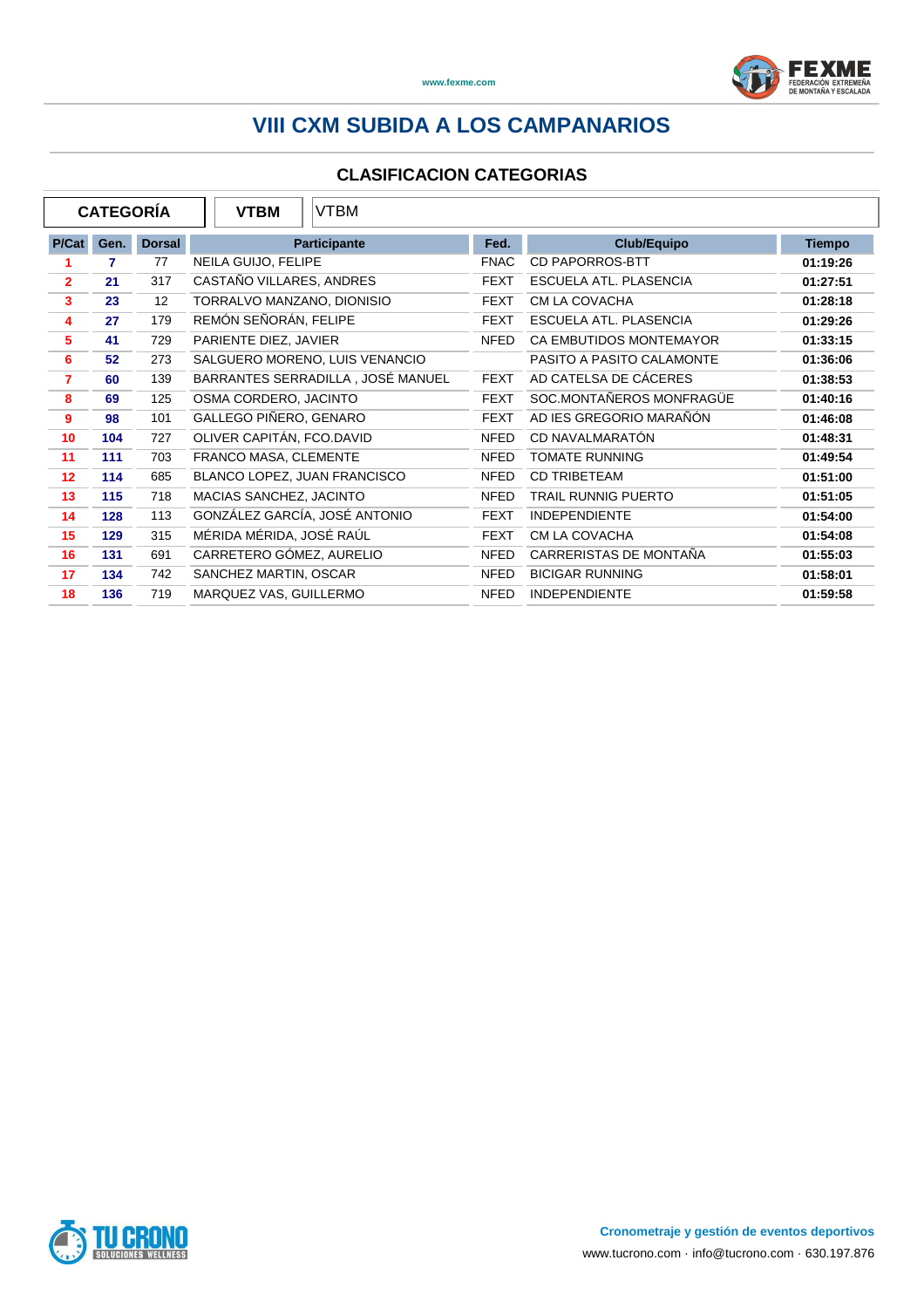

| <b>CATEGORIA</b> |      |               | <b>VTCM</b><br><b>VTCM</b>         |             |                            |               |
|------------------|------|---------------|------------------------------------|-------------|----------------------------|---------------|
| P/Cat            | Gen. | <b>Dorsal</b> | Participante                       | Fed.        | <b>Club/Equipo</b>         | <b>Tiempo</b> |
| 1                | 19   | 659           | GARCIA SÁNCHEZ, SANTIAGO           | <b>FNAC</b> | CM SIERRA DE BÉJAR         | 01:27:12      |
| $\overline{2}$   | 26   | 108           | CUSTODIO VIZCANO, JULIAN           | <b>FEXT</b> | PASITO A PASITO CALAMONTE  | 01:28:47      |
| 3                | 39   | 121           | LÓPEZ BLANCO, EUGENIO              | <b>FEXT</b> | <b>CA MONTIJO</b>          | 01:32:59      |
| 4                | 47   | 657           | GARCÍA HERNÁNDEZ, MIGUEL           | <b>FNAC</b> | ATLETAS VET. SALAMANCA     | 01:34:43      |
| 5                | 57   | 664           | GUTIÉRREZ LORENZO, JOSÉ LUIS       | <b>FNAC</b> | SALAMANCA RAID & TRAIL R.  | 01:38:26      |
| 6                | 64   | 215           | MARTIN ARAGON, JOSE MARIA          | <b>FEXT</b> | SM C.P. VALCORCHERO        | 01:39:42      |
| 7                | 73   | 91            | SÁNCHEZ SÁNCHEZ, JUAN CARLOS       | <b>FEXT</b> | CD U LAGARTU RUNNING       | 01:42:20      |
| 8                | 90   | 103           | BERNAL GONZALEZ, RAFAEL            | <b>FEXT</b> | TRAIL COMESUELAS BADAJOZ   | 01:44:37      |
| 9                | 91   | 717           | LÓPEZ CASTRO, PEDRO                | <b>NFED</b> | ATLETAS VET. SALAMANCA     | 01:44:40      |
| 10               | 101  | 209           | HERNANDEZ HORNERO, ANTONIO         | <b>FEXT</b> | SM C.P. VALCORCHERO        | 01:48:10      |
| 11               | 108  | 652           | BORRALLO HERNÁNDEZ, LUIS MIGUEL    | <b>FNAC</b> | ATLETAS VET. SALAMANCA     | 01:49:26      |
| $12 \,$          | 118  | 204           | <b>GARCIA TRUJILLO, LADISLAO</b>   | <b>FEXT</b> | SM C.P. VALCORCHERO        | 01:52:28      |
| 13               | 120  | 665           | HERNÁNDEZ GÓMEZ, JUAN MANUEL       | <b>FNAC</b> | MONTAÑEROS SIERRA DE BÉJAR | 01:52:38      |
| 14               | 125  | 59            | HERNÁNDEZ SÁNCHEZ, ANTONIO NEMESIO | <b>FEXT</b> | CD U LAGARTU RUNNING       | 01:52:56      |
| 15               | 138  | 293           | CRUZ SANCHEZ, ANTONIO              | <b>FEXT</b> | <b>CA MONTIJO</b>          | 02:01:35      |
| 16               | 145  | 728           | OLIVERA GONZÁLEZ, HELIODORO        | <b>NFED</b> | <b>INDEPENDIENTE</b>       | 02:12:23      |
| 17               | 150  | 736           | RUBIO MORENO, ADALBERTO            | <b>NFED</b> | <b>INDEPENDIENTE</b>       | 02:29:44      |

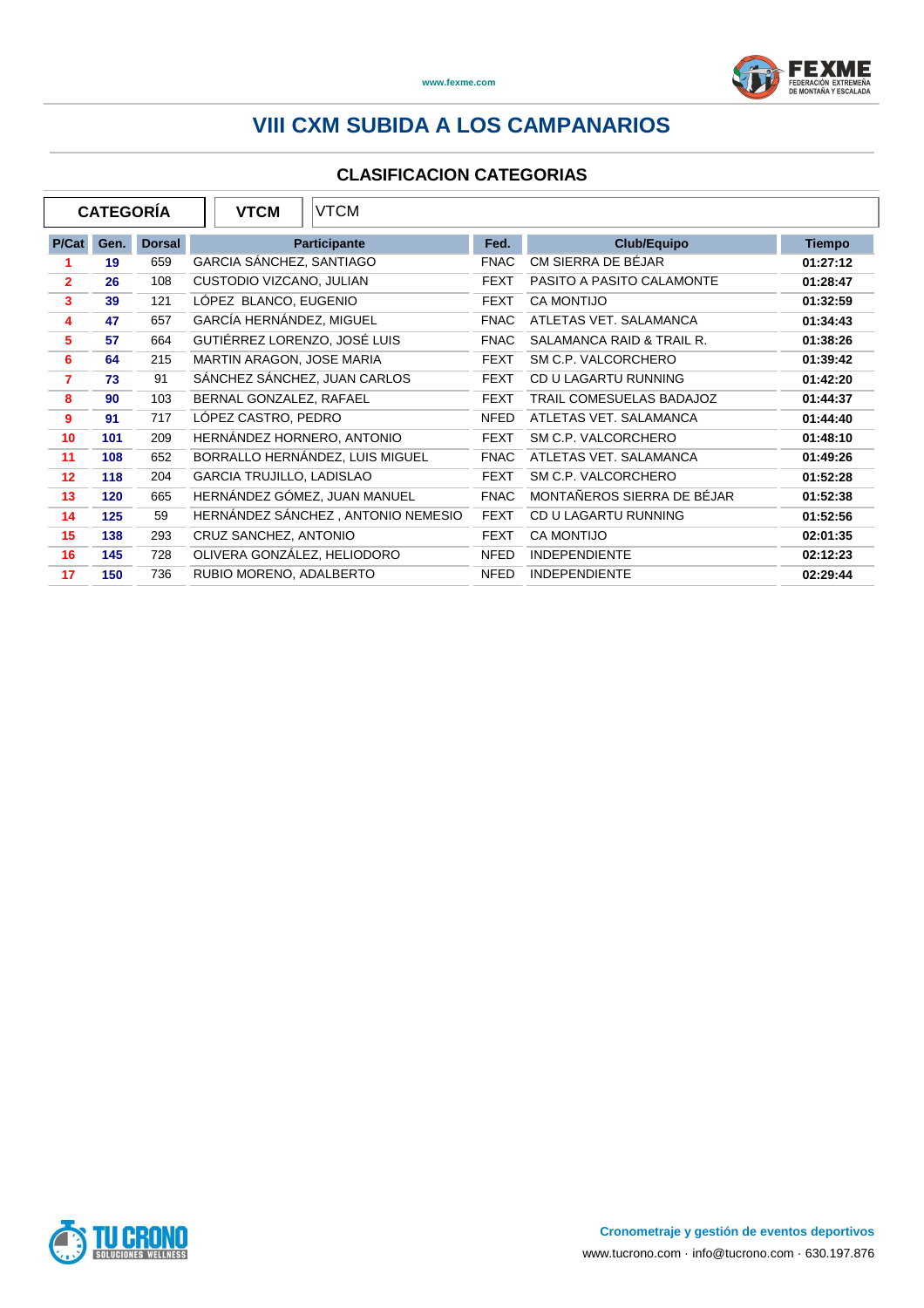

### **CLASIFICACIÓN GENERAL**

| Gen. | <b>Dorsal</b> | <b>Participante</b>               | <b>Club/Equipo</b>                 | Fed.        | Categ.  | P.Cat. | <b>Tiempo</b> |
|------|---------------|-----------------------------------|------------------------------------|-------------|---------|--------|---------------|
| 1    | 895           | MARTÍN GARCÍA, MIGUEL ÁNGEL       | <b>CARRUNING TEAM</b>              | <b>NFED</b> | C_SNM   | 1      | 0:33:25       |
| 2    | 581           | MIÑA CILLEROS, ÁNGEL              | <b>TITO PUBLICIDAD/FEEL STRONG</b> | <b>FNAC</b> | C_SNM   | 2      | 0:33:25       |
| 3    | 600           | LAVADO FERNANDEZ, JESUS           | US A CALL US A LLA                 | <b>NFED</b> | C_VTM   | 1      | 0:35:29       |
| 4    | 577           | GONZÁLEZ RAMOS, IVÁN              | <b>GPM TRAIL PLASENCIA</b>         | <b>FEXT</b> | C_JVM   | 1      | 0:37:24       |
| 5    | 599           | HERNANDEZ GONZALEZ, HECTOR        | <b>RUNNING HERVAS</b>              | <b>NFED</b> | C_CDM   | 1      | 0:38:33       |
| 6    | 579           | SÁNCHEZ ÁVILA, DAVID              | <b>CLUB DEPORTIVO JERTE</b>        | <b>FEXT</b> | C_CDM   | 2      | 0:38:51       |
| 7    | 584           | ÁLVAREZ CEBALLOS, MIGUEL ÁNGEL    | <b>INDEPENDIENTE</b>               | <b>NFED</b> | C_SNM   | 3      | 0:39:09       |
| 8    | 992           | SANTOS ROMERO, RAUL               | SALAMANCA RAIDS & TRAIL R.         | <b>FNAC</b> | C_VTM   | 2      | 0:39:12       |
| 9    | 578           | <b>IGLESIAS ALONSO, MARCOS</b>    | AD IES GREGORIO MARAÑÓN            | <b>FEXT</b> | C_CDM   | 3      | 0:39:54       |
| 10   | 594           | GARCÍA FERNÁNDEZ, ALABAMA         | <b>INDEPENDIENTE</b>               | <b>NFED</b> | C_CDF   | 1      | 0:41:01       |
| 11   | 595           | GOMEZ GONZALEZ, SIMON             | <b>RUNNING HERVAS</b>              | <b>NFED</b> | C_CDM   | 4      | 0:41:50       |
| 12   | 576           | GIL BARQUERO, JESUS               | CM LA COVACHA                      | <b>FEXT</b> | C_VTM   | 3      | 0:43:35       |
| 13   | 987           | PEREZ SANCHEZ, DAVID              | <b>RUNNING HERVAS</b>              | <b>NFED</b> | C_VTM   | 4      | 0:44:17       |
| 14   | 588           | CALLES CABACO, Mª DEL CASTILLO    | <b>INDEPENDIENTE</b>               | <b>NFED</b> | C_SNF   | 1      | 0:45:31       |
| 15   | 991           | SANZ ORTEGA, VICENTE              | <b>MOTOR PERKINS TEAM</b>          | <b>NFED</b> | C_VTM   | 5      | 0:45:31       |
| 16   | 993           | TESTÓN GARCÍA, JOSÉ ANTONIO       | <b>INDEPENDIENTE</b>               | <b>NFED</b> | C_SNM   | 4      | 0:45:32       |
| 17   | 586           | BUENO MONTERO, ILUMINADO          | <b>INDEPENDIENTE</b>               | <b>NFED</b> | C_JVM   | 2      | 0:45:35       |
| 18   | 986           | PÉREZ IZQUIERDO, CARLOS           | <b>INDEPENDIENTE</b>               | <b>NFED</b> | C_SNM   | 5      | 0:46:17       |
| 19   | 894           | MACIAS SANCHEZ, MIGUEL            | <b>TRAIL RUNNING PUERTO</b>        | <b>NFED</b> | $C_VTM$ | 6      | 0:46:31       |
| 20   | 985           | PARRA HERNANDEZ, JUAN CARLOS      | <b>RUNNING HERVAS</b>              | <b>NFED</b> | C_VTM   | 7      | 0:47:41       |
| 21   | 598           | <b>GRANADO GARCIA, DAVID</b>      | <b>INDEPENDIENTE</b>               | <b>NFED</b> | C_JVM   | 3      | 0:48:33       |
| 22   | 983           | MIGUEL GALÁN, VICENTE ENRIQUE     | <b>ACADEMIA EFICO</b>              | NFED        | C_VTM   | 8      | 0:48:36       |
| 23   | 589           | CERRO GARRIDO, ELENA              | CD MONTEHERMOSO                    | <b>NFED</b> | C_SNF   | 2      | 0:49:06       |
| 24   | 995           | VICENTE SANCHEZ, ALEJANDRA        | <b>CD NAVALMARATON</b>             | <b>NFED</b> | C_VTF   | 1      | 0:49:30       |
| 25   | 591           | COLLAZO HERNÁNDEZ, RUBÉN          | <b>INDEPENDIENTE</b>               | <b>NFED</b> | C_SNM   | 6      | 0:51:04       |
| 26   | 988           | RINCÓN SÁNCHEZ, JESÚS             | <b>INDEPENDIENTE</b>               | <b>NFED</b> | C_SNM   | 7      | 0:51:06       |
| 27   | 587           | CABRERO IZQUIERDO, CARMEN         | <b>INDEPENDIENTE</b>               | <b>NFED</b> | C_SNF   | 3      | 0:51:32       |
| 28   | 596           | GONZALEZ ENCINAS, EMILIO          | <b>INDEPENDIENTE</b>               | <b>NFED</b> | C_VTM   | 9      | 0:51:32       |
| 29   | 896           | MARTÍN MARTÍN, MARÍA CRISTINA     | RUNNING HERVÁS                     | <b>NFED</b> | C_VTF   | 2      | 0:51:50       |
| 30   | 583           | ALARCON HIGUERA, MARISOL          | <b>RUNNING HERVAS</b>              | <b>NFED</b> | C_SNF   | 4      | 0:51:51       |
| 31   | 597           | <b>GONZALEZ GARCIA, NIEVES</b>    | RUNNING HERVAS                     | <b>NFED</b> | C_SNF   | 5      | 0:51:55       |
| 32   | 898           | MAZO PROL, JUAN JOSE              | RUNNING HERVAS                     | <b>NFED</b> | C_SNM   | 8      | 0:52:07       |
| 33   | 989           | RIVERO BLASCO, SORAYA             | <b>INDEPENDIENTE</b>               | <b>NFED</b> | C_VTF   | 3      | 0:52:47       |
| 34   | 580           | GONZÁLEZ RIVERO, PURY             | SALAMANCA RAIDS & TRAIL R.         | <b>FNAC</b> | C_VTF   | 4      | 0:52:57       |
| 35   | 893           | LÓPEZ SÁNCHEZ, ELENA              | <b>INDEPENDIENTE</b>               | <b>NFED</b> | C_VTF   | 5      | 0:53:42       |
| 36   | 990           | RUBIO LUMERAS, JOSE LUIS          | <b>RUNNING HERVAS</b>              | <b>NFED</b> | C_VTM   | 10     | 0:54:02       |
| 37   | 984           | MONTERO DURAN, Mª ANGELES         | <b>RUNNING HERVAS</b>              | <b>NFED</b> | C_VTF   | 6      | 0:55:25       |
| 38   | 593           | DEL RIO VIDAL, JUDITH             | <b>RUNNING HERVAS</b>              | <b>NFED</b> | C_SNF   | 6      | 0:55:25       |
| 39   | 575           | BARBERO HERNÁNDEZ, MONTAÑA        | AD IES GREGORIO MARAÑÓN            | FEXT        | $C_VTF$ | 7      | 0:56:43       |
| 40   | 899           | MESONERO GONZÁLEZ, JUAN FLORENCIO | <b>INDEPENDIENTE</b>               | <b>NFED</b> | C_SNM   | 9      | 0:57:12       |
| 41   | 897           | MARTÍN RODRÍGUEZ, GONZALO         | <b>INDEPENDIENTE</b>               | <b>NFED</b> | C_SNM   | 10     | 0:57:13       |
| 42   | 582           | SANCHEZ FRAILE, JAVIER            | SALAMANCA RAIDS & TRAIL R.         | <b>FNAC</b> | C_SNM   | 11     | 0:57:16       |
| 43   | 585           | ÁLVAREZ MESONERO, MARCELA         | RUNNING HERVÁS                     | <b>NFED</b> | $C_VTF$ | 8      | 0:58:30       |
| 44   | 592           | DE LA MATA LUENGO, JENNYFER       | <b>INDEPENDIENTE</b>               | <b>NFED</b> | C_SNF   | 7      | 0:58:30       |
| 45   | 994           | VELÁZQUEZ HERNÁDEZ, JUAN CARLOS   | <b>INDEPENDIENTE</b>               | <b>NFED</b> | C_VTM   | 11     | 0:58:30       |

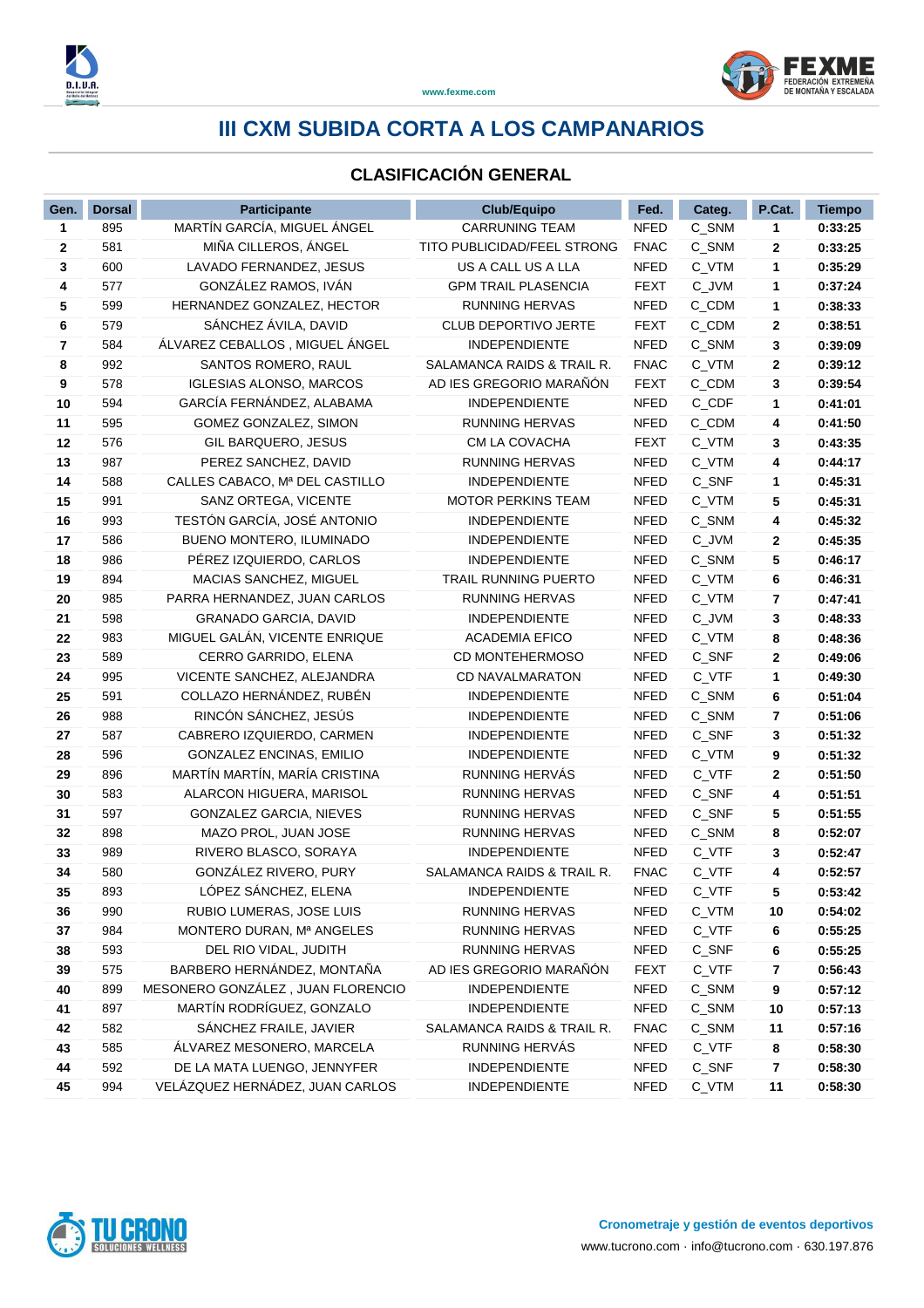



| <b>CATEGORIA</b> |      |        | CDF<br>C CDF              |      |                      |          |
|------------------|------|--------|---------------------------|------|----------------------|----------|
| P/Cat            | Gen. | Dorsal | <b>Participante</b>       |      | Club/Equipo          | Tiempo   |
|                  | 10   | 594    | GARCIA FERNANDEZ, ALABAMA | NFED | <b>INDEPENDIENTE</b> | 00:41:00 |

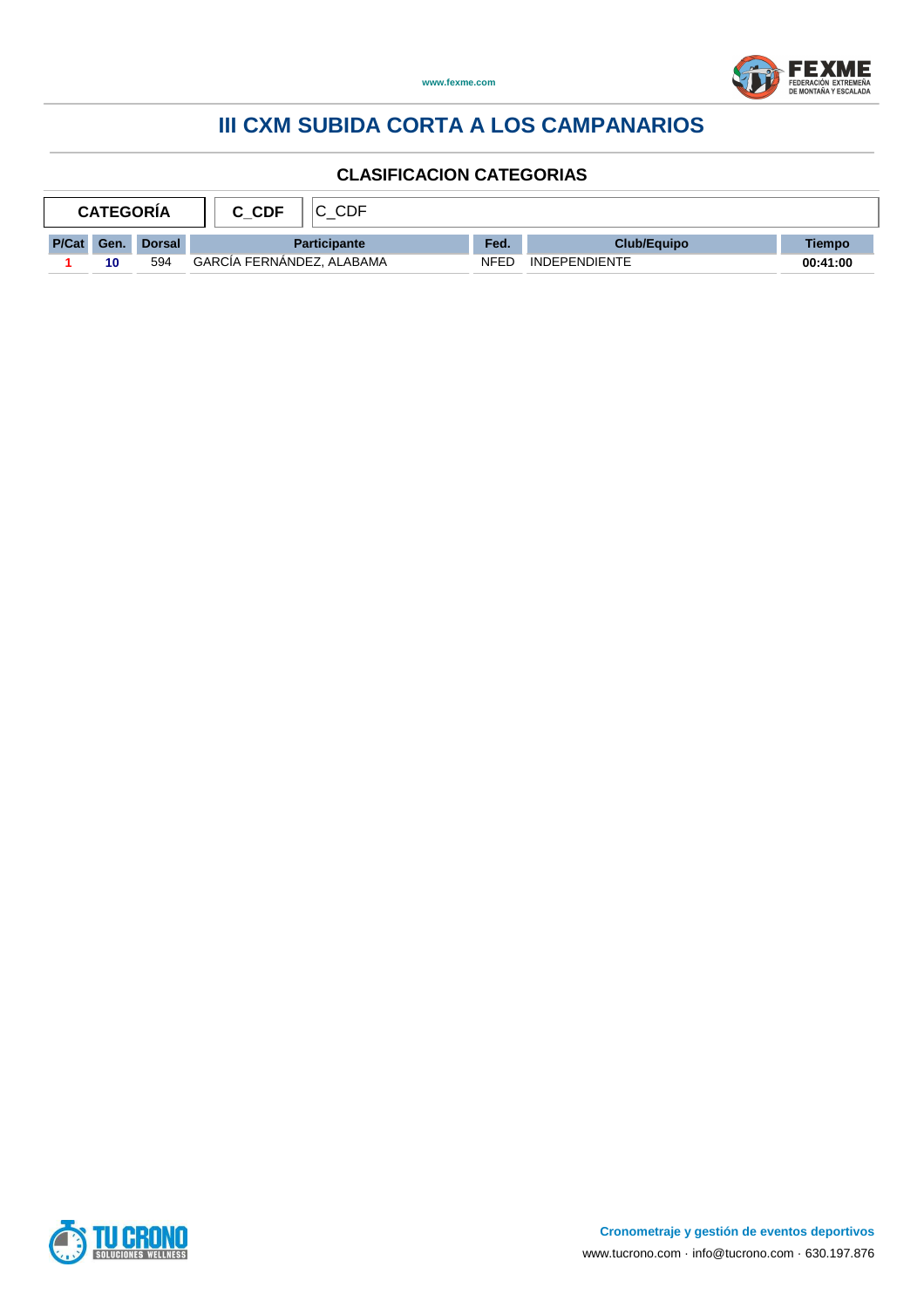



| <b>CATEGORÍA</b> |      |               | C CDM<br>C CDM                 |             |                         |          |  |  |
|------------------|------|---------------|--------------------------------|-------------|-------------------------|----------|--|--|
| P/Cat            | Gen. | <b>Dorsal</b> | <b>Participante</b>            |             | <b>Club/Equipo</b>      | Tiempo   |  |  |
|                  |      | 599           | HERNANDEZ GONZALEZ, HECTOR     | <b>NFED</b> | <b>RUNNING HERVAS</b>   | 00:38:32 |  |  |
| $\mathbf{2}$     | 6    | 579           | SÁNCHEZ ÁVILA, DAVID           | <b>FEXT</b> | CLUB DEPORTIVO JERTE    | 00:38:50 |  |  |
| 3                | 9    | 578           | <b>IGLESIAS ALONSO, MARCOS</b> | <b>FFXT</b> | AD IES GREGORIO MARAÑÓN | 00:39:53 |  |  |
| 4                | 11   | 595           | GOMEZ GONZALEZ, SIMON          | <b>NFFD</b> | <b>RUNNING HERVAS</b>   | 00:41:49 |  |  |

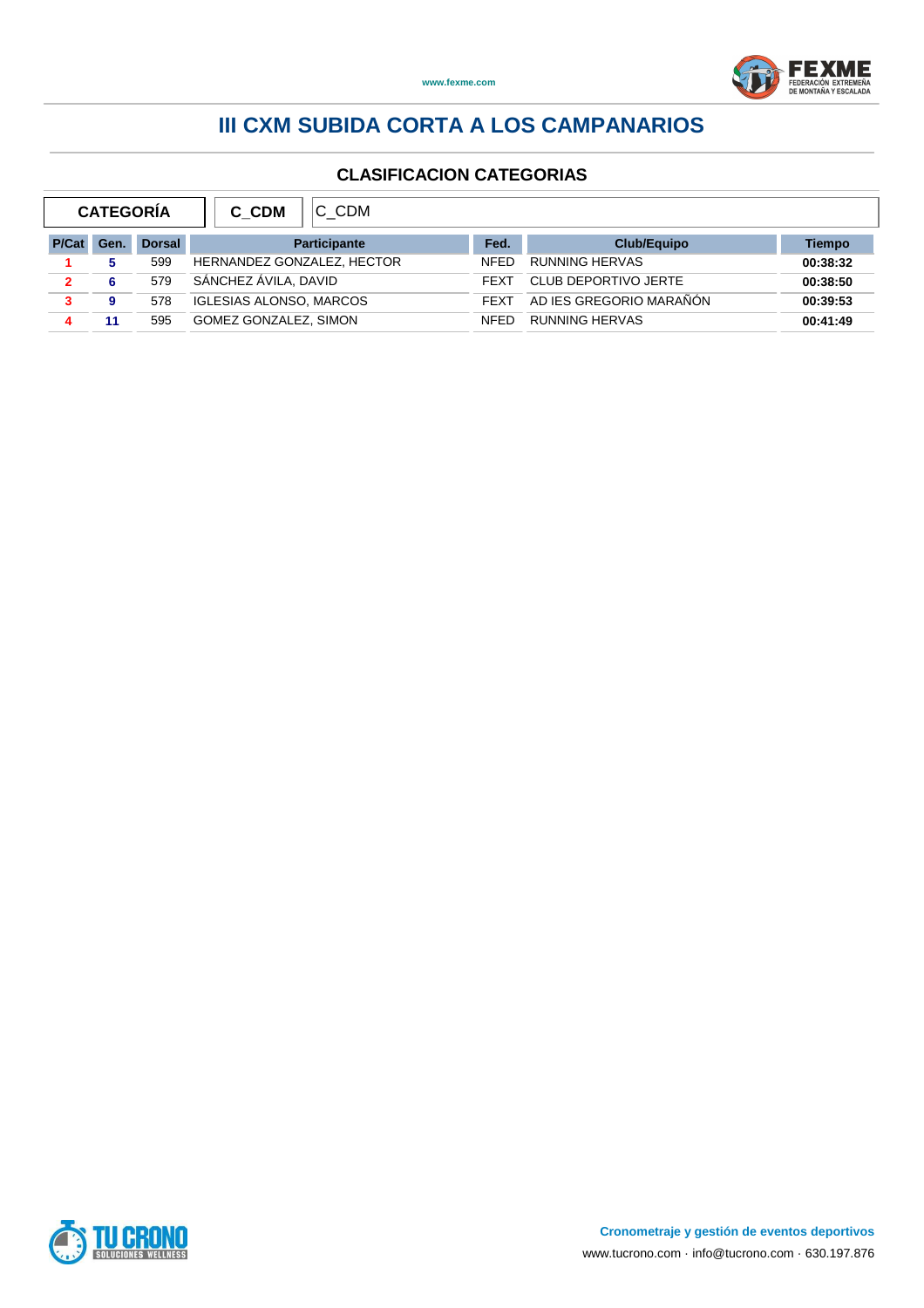



| <b>CATEGORÍA</b> |      |               | C JVM<br>C JVM               |             |                            |          |  |  |  |
|------------------|------|---------------|------------------------------|-------------|----------------------------|----------|--|--|--|
| P/Cat            | Gen. | <b>Dorsal</b> | <b>Participante</b>          | Fed.        | <b>Club/Equipo</b>         | Tiempo   |  |  |  |
|                  |      | 577           | GONZÁLEZ RAMOS. IVÁN         | <b>FFXT</b> | <b>GPM TRAIL PLASENCIA</b> | 00:37:23 |  |  |  |
|                  | 17   | 586           | BUENO MONTERO, ILUMINADO     | <b>NFFD</b> | <b>INDEPENDIENTE</b>       | 00:45:34 |  |  |  |
|                  | 21   | 598           | <b>GRANADO GARCIA, DAVID</b> | <b>NFFD</b> | <b>INDEPENDIENTE</b>       | 00:48:32 |  |  |  |

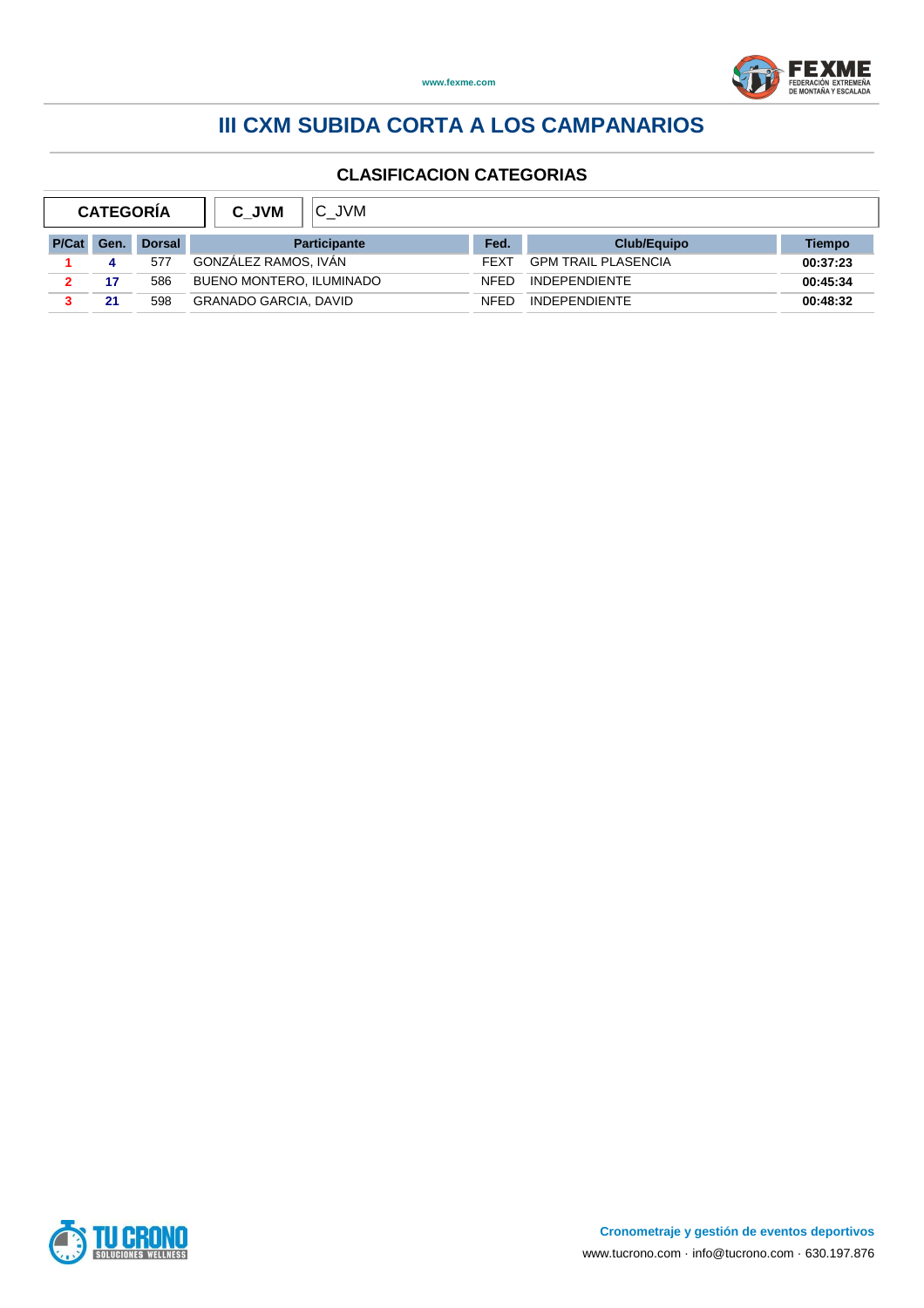

|                | <b>CATEGORÍA</b> |               | C SNF<br>C SNF                 |             |                        |               |  |
|----------------|------------------|---------------|--------------------------------|-------------|------------------------|---------------|--|
| P/Cat          | Gen.             | <b>Dorsal</b> | <b>Participante</b>            | Fed.        | <b>Club/Equipo</b>     | <b>Tiempo</b> |  |
|                | 14               | 588           | CALLES CABACO, Mª DEL CASTILLO | <b>NFED</b> | <b>INDEPENDIENTE</b>   | 00:45:30      |  |
| $\overline{2}$ | 23               | 589           | CERRO GARRIDO, ELENA           | <b>NFED</b> | <b>CD MONTEHERMOSO</b> | 00:49:05      |  |
| 3              | 27               | 587           | CABRERO IZQUIERDO, CARMEN      | <b>NFED</b> | <b>INDEPENDIENTE</b>   | 00:51:31      |  |
| 4              | 30               | 583           | ALARCON HIGUERA, MARISOL       | <b>NFED</b> | <b>RUNNING HERVAS</b>  | 00:51:50      |  |
| 5              | 31               | 597           | <b>GONZALEZ GARCIA, NIEVES</b> | <b>NFED</b> | <b>RUNNING HERVAS</b>  | 00:51:54      |  |
| 6              | 38               | 593           | DEL RIO VIDAL, JUDITH          | <b>NFED</b> | <b>RUNNING HERVAS</b>  | 00:55:24      |  |
| 7              | 44               | 592           | DE LA MATA LUENGO, JENNYFER    | <b>NFFD</b> | <b>INDEPENDIENTE</b>   | 00:58:29      |  |

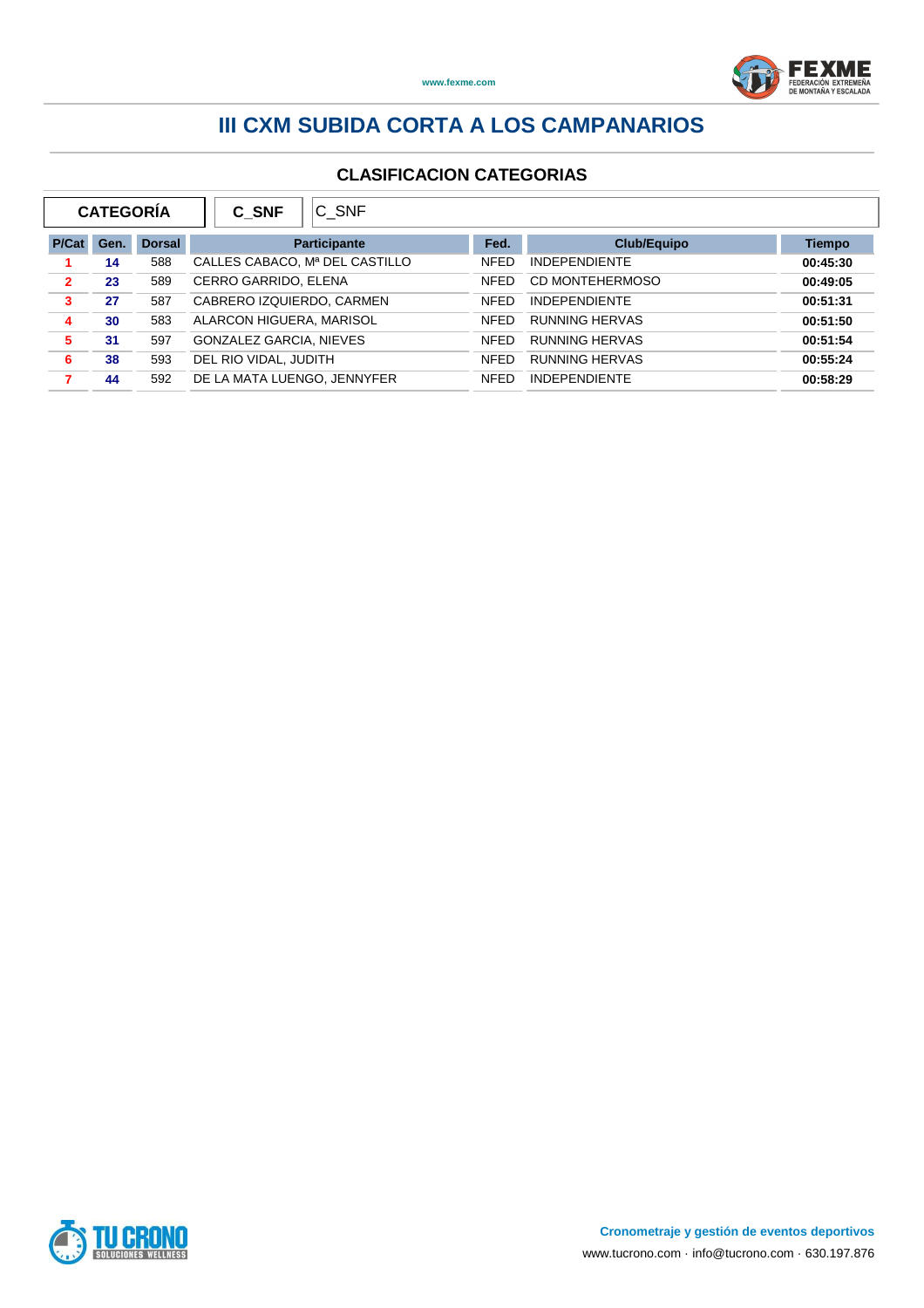

| <b>CATEGORÍA</b><br>C SNM<br>C SNM |              |               |                             |                                   |             |                                    |               |
|------------------------------------|--------------|---------------|-----------------------------|-----------------------------------|-------------|------------------------------------|---------------|
| P/Cat                              | Gen.         | <b>Dorsal</b> |                             | Participante                      | Fed.        | <b>Club/Equipo</b>                 | <b>Tiempo</b> |
|                                    |              | 895           | MARTÍN GARCÍA, MIGUEL ÁNGEL |                                   | <b>NFED</b> | <b>CARRUNING TEAM</b>              | 00:33:24      |
| $\overline{2}$                     | $\mathbf{2}$ | 581           | MIÑA CILLEROS, ÁNGEL        |                                   | <b>FNAC</b> | <b>TITO PUBLICIDAD/FEEL STRONG</b> | 00:33:24      |
| $\overline{\mathbf{3}}$            | 7            | 584           |                             | ÁLVAREZ CEBALLOS, MIGUEL ÁNGEL    | <b>NFED</b> | <b>INDEPENDIENTE</b>               | 00:39:08      |
| 4                                  | 16           | 993           | TESTÓN GARCÍA, JOSÉ ANTONIO |                                   | <b>NFED</b> | <b>INDEPENDIENTE</b>               | 00:45:31      |
| 5                                  | 18           | 986           | PÉREZ IZQUIERDO, CARLOS     |                                   | <b>NFED</b> | <b>INDEPENDIENTE</b>               | 00:46:16      |
| 6                                  | 25           | 591           | COLLAZO HERNÁNDEZ, RUBÉN    |                                   | <b>NFED</b> | <b>INDEPENDIENTE</b>               | 00:51:03      |
| $\overline{7}$                     | 26           | 988           | RINCÓN SÁNCHEZ, JESÚS       |                                   | <b>NFED</b> | <b>INDEPENDIENTE</b>               | 00:51:05      |
| 8                                  | 32           | 898           | MAZO PROL. JUAN JOSE        |                                   | <b>NFED</b> | <b>RUNNING HERVAS</b>              | 00:52:06      |
| 9                                  | 40           | 899           |                             | MESONERO GONZÁLEZ, JUAN FLORENCIO | <b>NFED</b> | <b>INDEPENDIENTE</b>               | 00:57:11      |
| 10                                 | 41           | 897           | MARTÍN RODRÍGUEZ, GONZALO   |                                   | <b>NFED</b> | <b>INDEPENDIENTE</b>               | 00:57:12      |
| 11                                 | 42           | 582           | SÁNCHEZ FRAILE, JAVIER      |                                   | <b>FNAC</b> | SALAMANCA RAIDS & TRAIL R.         | 00:57:15      |

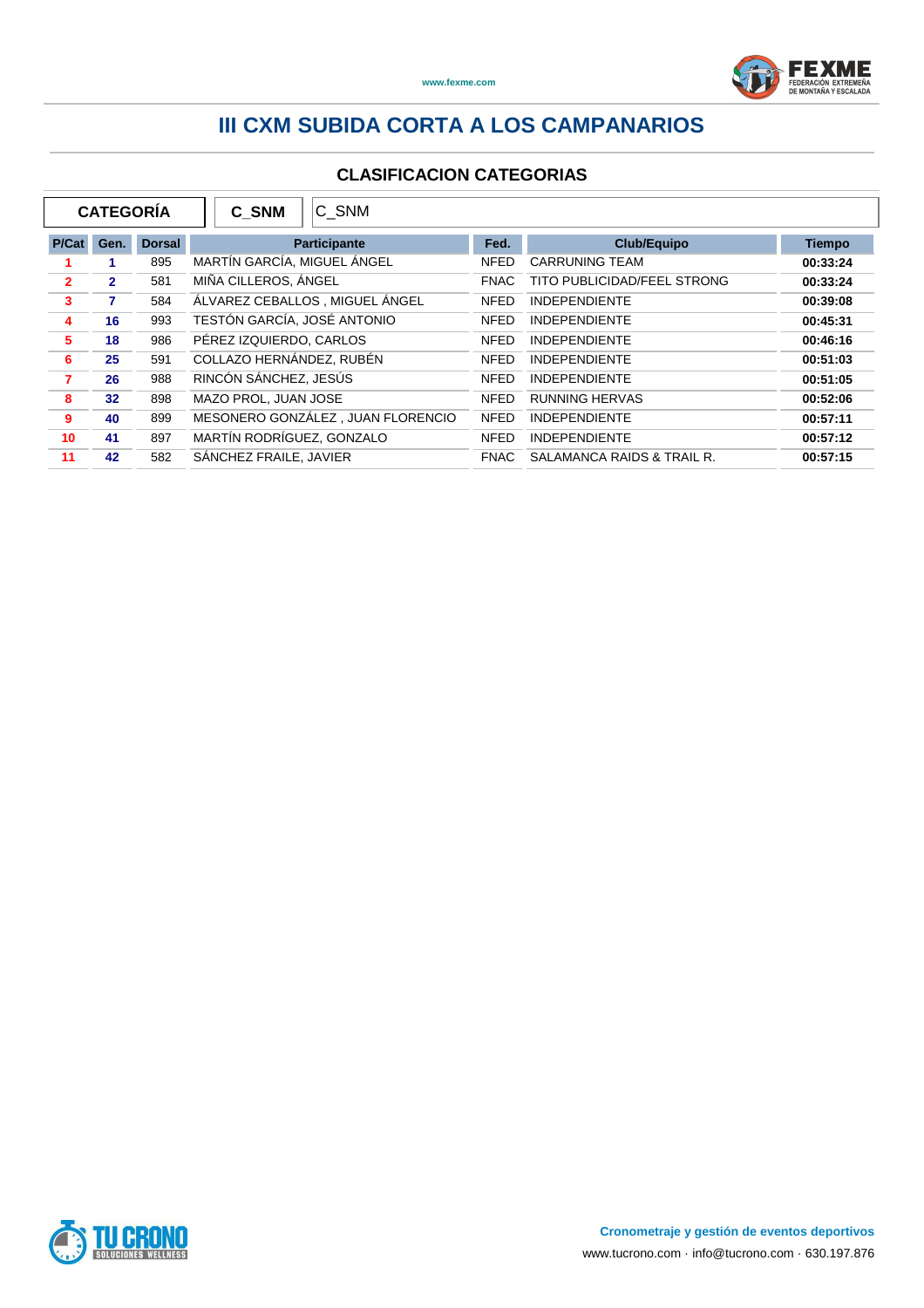

| <b>CATEGORÍA</b><br>C VTF<br>C VTF |      |               |                               |                     |             |                            |               |
|------------------------------------|------|---------------|-------------------------------|---------------------|-------------|----------------------------|---------------|
| P/Cat                              | Gen. | <b>Dorsal</b> |                               | <b>Participante</b> | Fed.        | <b>Club/Equipo</b>         | <b>Tiempo</b> |
|                                    | 24   | 995           | VICENTE SANCHEZ, ALEJANDRA    |                     | <b>NFED</b> | <b>CD NAVALMARATON</b>     | 00:49:29      |
| $\overline{2}$                     | 29   | 896           | MARTÍN MARTÍN, MARÍA CRISTINA |                     | <b>NFED</b> | RUNNING HERVÁS             | 00:51:49      |
| 3                                  | 33   | 989           | RIVERO BLASCO, SORAYA         |                     | <b>NFED</b> | <b>INDEPENDIENTE</b>       | 00:52:46      |
| 4                                  | 34   | 580           | GONZÁLEZ RIVERO, PURY         |                     | <b>FNAC</b> | SALAMANCA RAIDS & TRAIL R. | 00:52:56      |
| 5                                  | 35   | 893           | LÓPEZ SÁNCHEZ, ELENA          |                     | <b>NFED</b> | <b>INDEPENDIENTE</b>       | 00:53:41      |
| 6                                  | 37   | 984           | MONTERO DURAN, Mª ANGELES     |                     | <b>NFED</b> | <b>RUNNING HERVAS</b>      | 00:55:24      |
| 7                                  | 39   | 575           | BARBERO HERNÁNDEZ, MONTAÑA    |                     | <b>FEXT</b> | AD IES GREGORIO MARAÑÓN    | 00:56:42      |
| 8                                  | 43   | 585           | ÁLVAREZ MESONERO, MARCELA     |                     | <b>NFED</b> | RUNNING HERVÁS             | 00:58:29      |